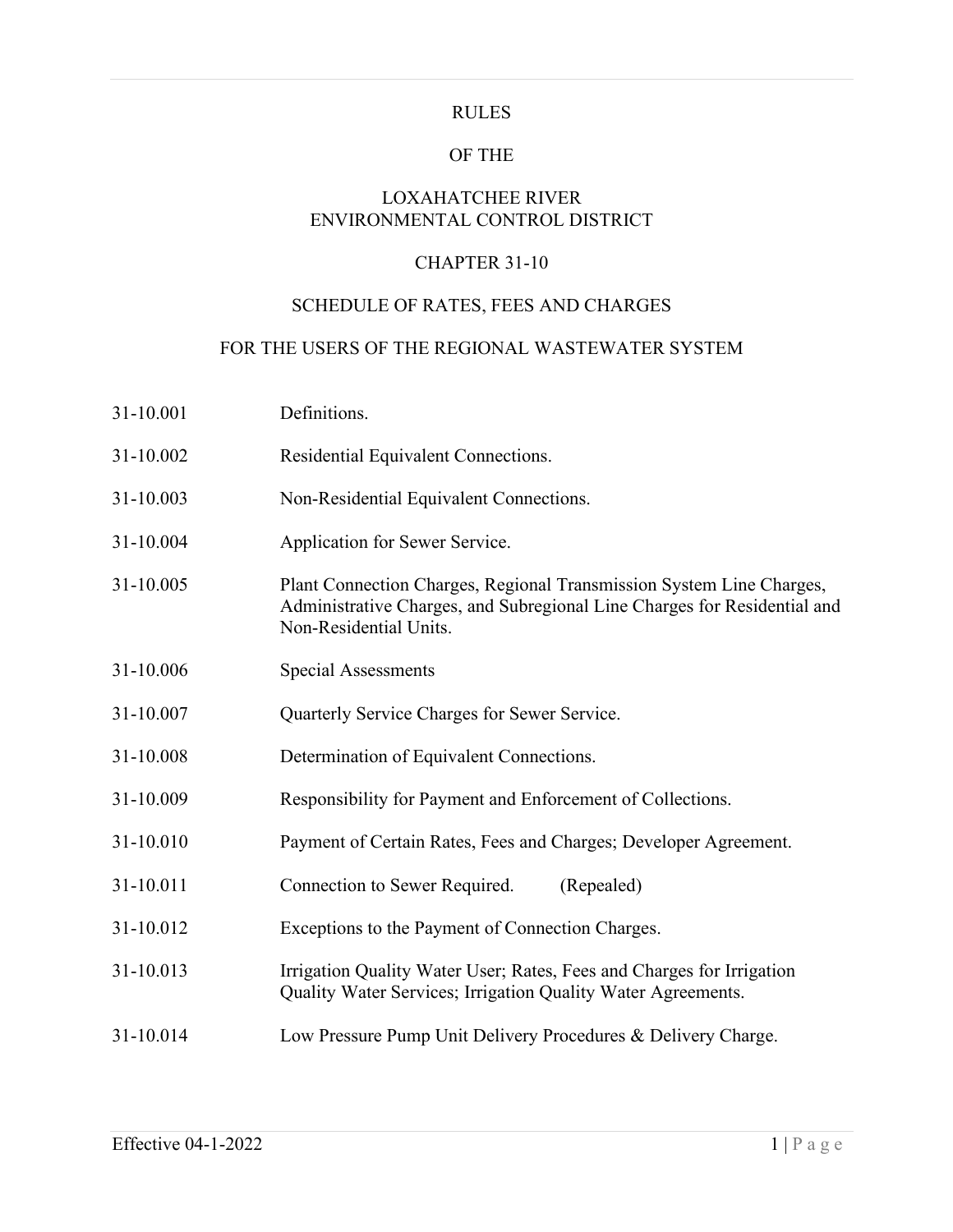#### **31-10.001 Definitions.**

When used in this Chapter the following terms are defined as follows.

(1) "Account" is the account for each property connected to the District's sewer system established by the District. No more than one (1) account will be established per unique Property Control Number (PCN) as established by either Martin County or Palm Beach County, whichever is applicable.

(2) "Administrative Charge" is the charge paid for each Equivalent Connection to the Regional Wastewater System, to pay for administrative, legal, engineering, and inspection expenses associated with each new connection to the system. The Administrative Charge is due and payable before connection is made to the system and is not transferable or refundable.

(3) "Capital Cost" means the construction cost of regional transmission facilities plus an allowance for associated cost. Construction costs include, but are not limited to, the cost of installation of pipelines, special fittings, valves, pumps, appurtenances, and the cost of acquiring permanent and construction right-of-ways and easements. Allowances for associated costs include engineering services, legal, fiscal, contingencies, and administrative cost. In no event will the allowance for associated cost exceed twenty percent (25%) of the construction cost.

(4) "Delinquent Quarterly Service Charge for Sewer Service" is delinquent if not paid during the service period.

(5) "District" means the Loxahatchee River Environmental Control District, a separate local agency of government operating in accordance with Chapter 2021-249, Laws of Florida.

(6) "Equivalent Connections" or "E.C." is a multiple factor determined by the amount of toilets (water closets) per individual residential and non-residential unit, the estimated public usage or average flow of wastewater per day, or a combination of the above which may be connected with or used by each parcel of land which may be connected with or used by the Regional Wastewater System, as more particularly set forth in Rules 31-10.002 and 31-10.003.

(7) "Estoppel Fee" means the charge to offset administrative and legal expenses associated with providing information to parties requesting the status in writing for justifiable reliance purposes as to rates, fees, and charges due to the District for a specific property. An Estoppel Fee is determined at \$30.00 per Estoppel letter provided by the District and may be changed from time to time in accordance with the law.

(8) "Governing Board" means the Governing Board of the Loxahatchee River Environmental Control District.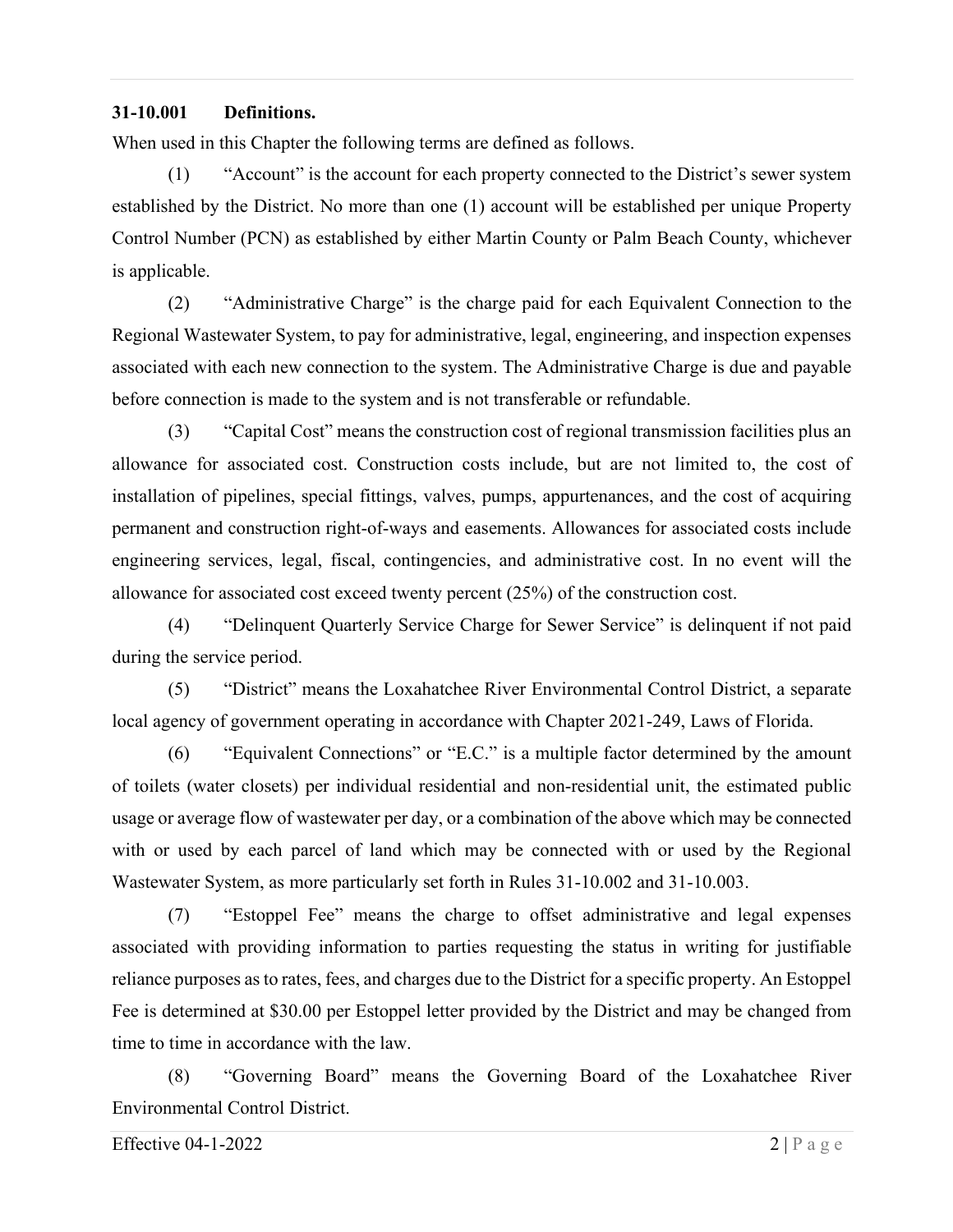(9) "G.P.D." means gallons per day.

(10) "Non-residential Unit" is a non-residential building or structure connected to the Regional Wastewater System including, but not limited to, hotels, motels and boarding houses, wholesale and retail businesses, professional offices, schools, warehouses (including each individual bay) and without limitation all other buildings and structures of a commercial, public, or quasi-public nature.

(11) "Owner" means the legal owner or owners of a property served by the District. By accepting sewage service from the District, all of the property owners of each parcel shall be jointly and severally liable to the District for all charges, rates, and fees incurred for each parcel. If requested by the Owner in writing, the District will submit its bills and other communications to an agent of the Owner such as a property owners or homeowners association manager, property manager, or other legally authorized representative of the Owner.

(12) "Plant Connection Charge" is the charge paid for each Equivalent Connection to the Regional Wastewater System, and credit for which shall run with and be appurtenant to the land. The Plant Connection Charge is due and payable before connection is made to the system and is not transferable. Excess Plant Connection Charge(s) may be refunded if owner demonstrates, in accordance with objective determinations of the District, that fully paid Plant Connection Charges will not be used. In no case shall Plant Connection Charge be refunded for a Residential or Nonresidential Unit not connected within one (1) year of sewer being declared Available. Plant Connection Charges are determined as set forth in this rule and may be changed from time to time in accordance with the law.

(13) "Quarterly Service Availability Standby Charge" is the periodic charge for each Equivalent Connection, commencing upon the signing of a Standard Developer Agreement, and is computed at the rate of sixty-eight percent (68%) of the Quarterly Service Charge per Equivalent Connection as established by the Governing Board and amended from time to time.

(14) "Quarterly Service Charge" is the periodic charge for each Equivalent Connection when it is connected to the Regional Wastewater System or within one (1) year of the time the connection is Available, whichever occurs first, and shall be billed in advance. Quarterly Service Charges are established by the Governing Board and amended from time to time.

(15) "Regional Transmission Facility" means transmission lines, force mains, gravity interceptors, lift stations or pump stations that collect wastewater from two or more sub-regions and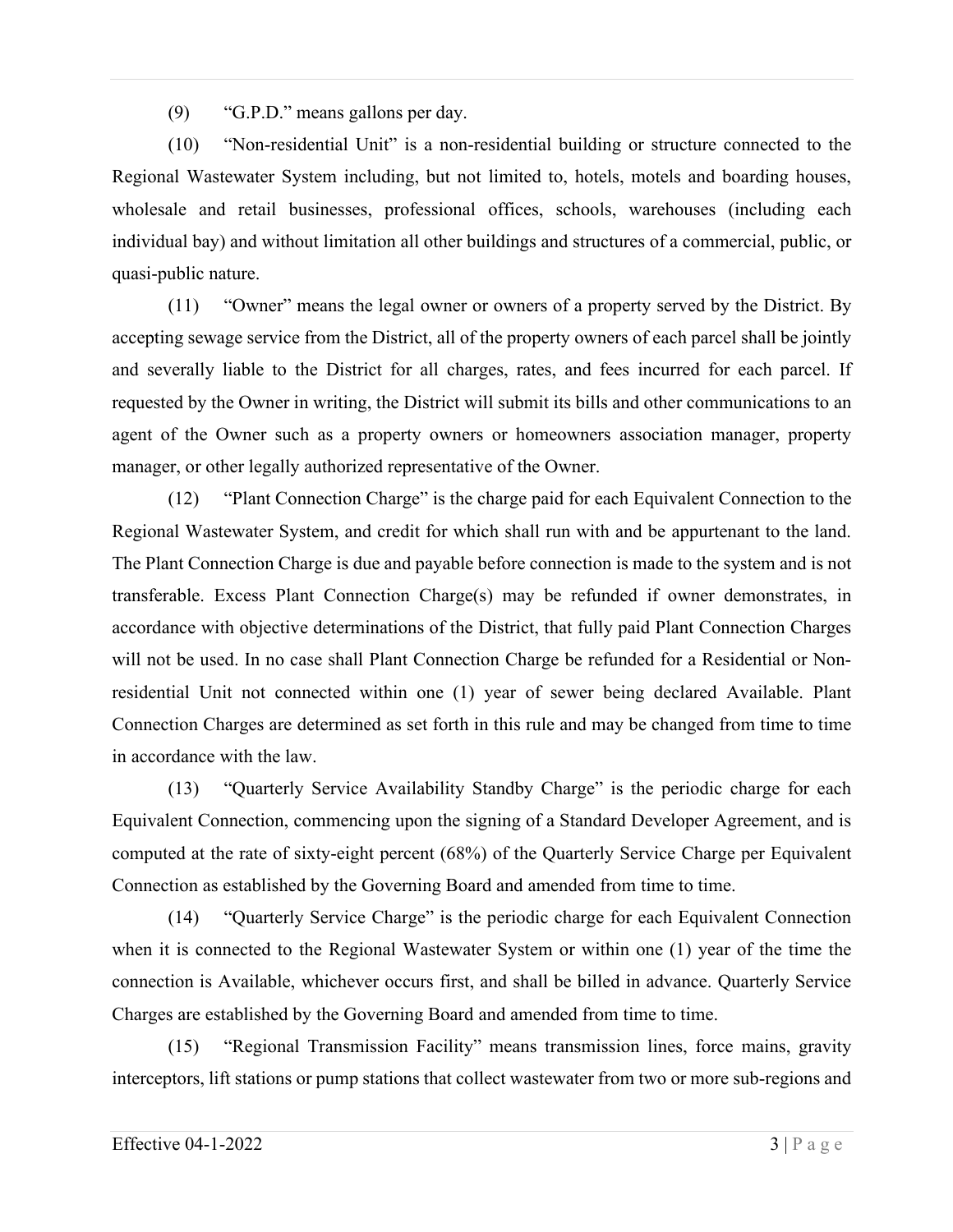transport the wastewater to the District treatment plant. The size and location of the Regional Transmission Facility are described in the latest Transmission System Master Plan as amended.

(16) "Regional Transmission System Line Charge" is the charge paid for each Equivalent Connection to the Regional Wastewater System, and credit for which shall run with and be appurtenant to the land. The Regional Transmission System Line Charge is due and payable before connection is made to the system and is not transferable. Regional Transmission System Line Charge may be refunded if owner demonstrates, in accordance with objective determinations of the District, that fully paid Regional Transmission System Line Charge will not be used.

(17) "Regional Wastewater System" means any plant, facility or property; and additional extensions and improvements having the capacity for current or future use in connection with the collection, transmission, treatment, purification or disposal of sewage of any nature or originating from any source, including industrial wastes resulting from any processes of industry, manufacture, trade or business, or from the development of any natural resources. The Regional Wastewater System includes but is not limited to: treatment plants, pumping stations, lift stations, valves, force mains, intercepting sewers, laterals, pressure lines, mains and all necessary appurtenances and equipment; all sewer mains and laterals for the reception and collection of sewage; any interest in real and personal property; rights, easements and franchises of any nature whatsoever relating to the District.

(18) "Reserve Service Availability" is the right of an Owner to receive sewer service in the Regional Wastewater System upon reasonable demand.

(19) "Residential Unit" is a residential living unit or structure directly or indirectly connected to the Regional Wastewater System including but not limited to single family dwelling, detached living structure with toilet or sink, and each separate living unit of duplexes, apartments, townhouses, condominiums, and cooperative apartments.

(20) "Special Assessments" are assessments approved, set, and levied by the Governing Board for properties benefitted by the construction, acquisition, extension and operation of the Regional Wastewater System on the basis of the total cost to the District of construction, reconstruction, labor, materials, acquisition, property rights, surveys, design, engineering, legal, administration, operation, maintenance, and all other expenses necessary or incidental to completion of the specially assessed improvements.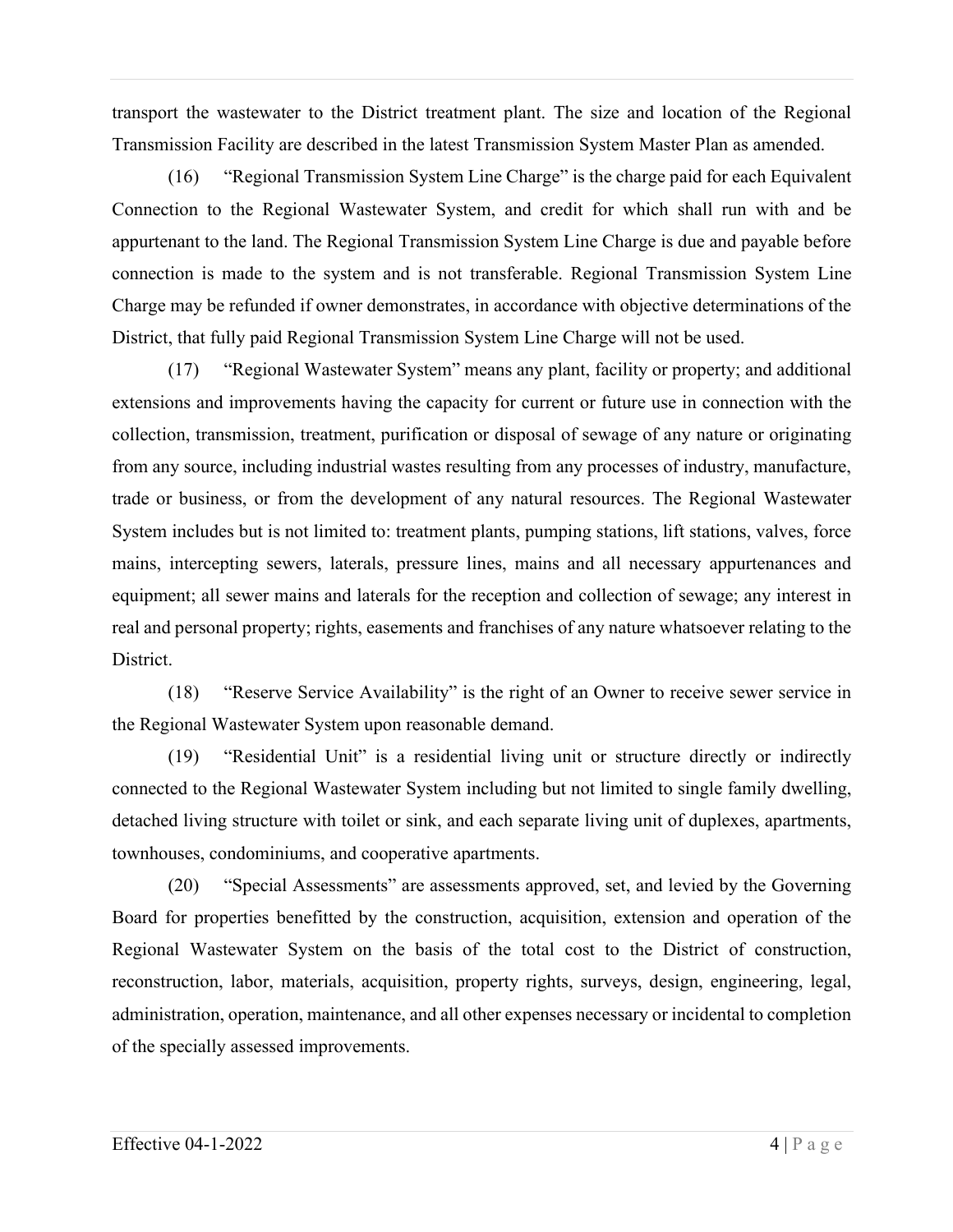(21) "Subregional Collection Facilities" means neighborhood gravity collection lines, collection manholes, force mains, lift stations and pump stations intended primarily to collect and transport wastewater from the subregional system to the regional transmission facility.

(22) "Transmission System Master Plan" means the report on "Wastewater Collection System Master Plan" for the District dated February 1981 or the latest updated version of the report approved by the Governing Board. The report contains maps and describes those transmission mains, pump stations, lift stations, gravity collectors and interceptors, which constitute the facilities of the regional transmission system.

Specific Authority Chapter 2021-249, Laws of Florida. Law Implemented Chapter 2021-249, Section 6(6), (8), (9), (11), (12), and (27), and Section 8. History – New 12-9-76, Amended 9-26-78, 5-21-81, 3-15-2012, 3-20-2014, 3-19-2015, 6-18-2015, 3-17-2016, 3-21-2019, 3-17-22. Formerly 31-10.01.

# **31-10.002 Residential Equivalent Connections.**

The District will use the following amounts to determine Plant Connection Charges, Regional Transmission System Line Charges, Administrative Charges, Quarterly Service Availability Standby Charges, and Quarterly Service Charges, and other purposes in connection with sewer service provided by the District:

- 1) Residential Equivalent Connections are calculated as:
	- (a) One (1) toilet (water closet) equals 1.000 Equivalent Connection.
	- (b) Two (2) toilets (water closets) equals 1.250 Equivalent Connections.
	- (c) Three (3) toilets (water closets) equals 1.500 Equivalent Connections.
	- (d) Four (4) or more toilets (water closets) equals 1.750 Equivalent Connections.
- 2) Nurseries/Day Care Centers are calculated as 1.0 residential Equivalent Connection per 550 square feet of gross space.
- 3) Live/Work Units (as such zoning designation is approved and defined by the local zoning authority) are calculated based upon two components:
	- (a) The Residential ("Live") component is calculated as provided in subsection (1) above; plus
	- (b) The Limited Non-Residential ("Limited Work Unit"), defined as a total gross floor area 500 square feet or less, adds 0.50 Equivalent Connection, or the Standard Non-Residential ("Standard Work Unit"), defined as a total gross floor area more than 500 square feet, adds 1.0 Equivalent Connection.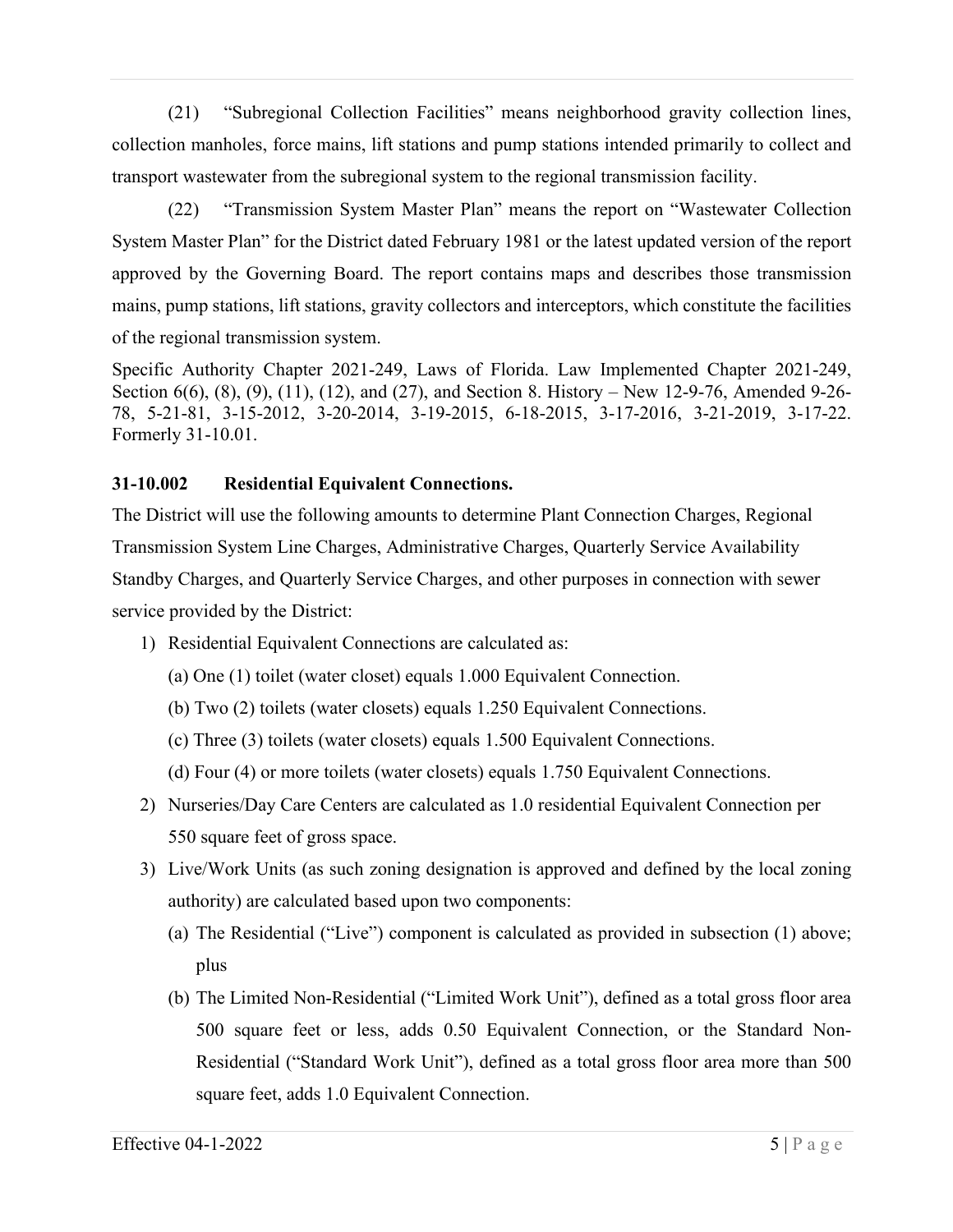| <b>TYPE OF USE</b>                                                                               | <b>EQUIVALENT CONNECTIONS</b>                    |
|--------------------------------------------------------------------------------------------------|--------------------------------------------------|
| Residential Unit with 1 toilet                                                                   | 1.0                                              |
| Residential Unit with 2 toilets                                                                  | 1.25                                             |
| Residential Unit with 3 toilets                                                                  | 1.50                                             |
| Residential Unit with 4 or more toilets                                                          | 1.75                                             |
| Nurseries/Day Care                                                                               | 1.0 per 550 square feet of gross space           |
| Limited Live/Work Unit (500 sq. ft. or less of<br>work use) as designated by zoning authority    | 0.5 per unit plus applicable<br>Residential E.C. |
| Standard Live/Work Unit (more than 500 sq. ft.<br>of work use) as designated by zoning authority | 1.0 per unit plus applicable<br>Residential E.C. |

Specific Authority Chapter 2021-249, Laws of Florida. Law Implemented Chapter 2021-249, Laws of Florida, Section 6(6), (8), (9), (11), and (19), and Section 8. History-New 12-9-76, Amended 9- 26-78, 5-21-81, 6-30-85, 11-1-98, Formerly 31-10.02. Amended 3-17-2005, 3-16-2006, 3-15-2012, 3-20-2014, 6-18-2015, 3-17-22.

## **31-10.003 Non-Residential Equivalent Connections.**

(1) The District will use the highest number of Equivalent Connects to determine Plant Connection Charges, Regional Transmission System Line Charges, Administrative Charges, Quarterly Service Availability Standby Charges, and Quarterly Service Charges, and other purposes in connection with sewer service provided by the District:

- (a) A minimum of one (1) Equivalent Connection per non-residential unit, as defined herein; or
- (b) One (1) Equivalent Connection per toilet (water closet); or
- (c) Equivalent Connections in accordance with the following non-residential businesses, occupations and uses, based upon the maximum occupancy per fire code design where applicable: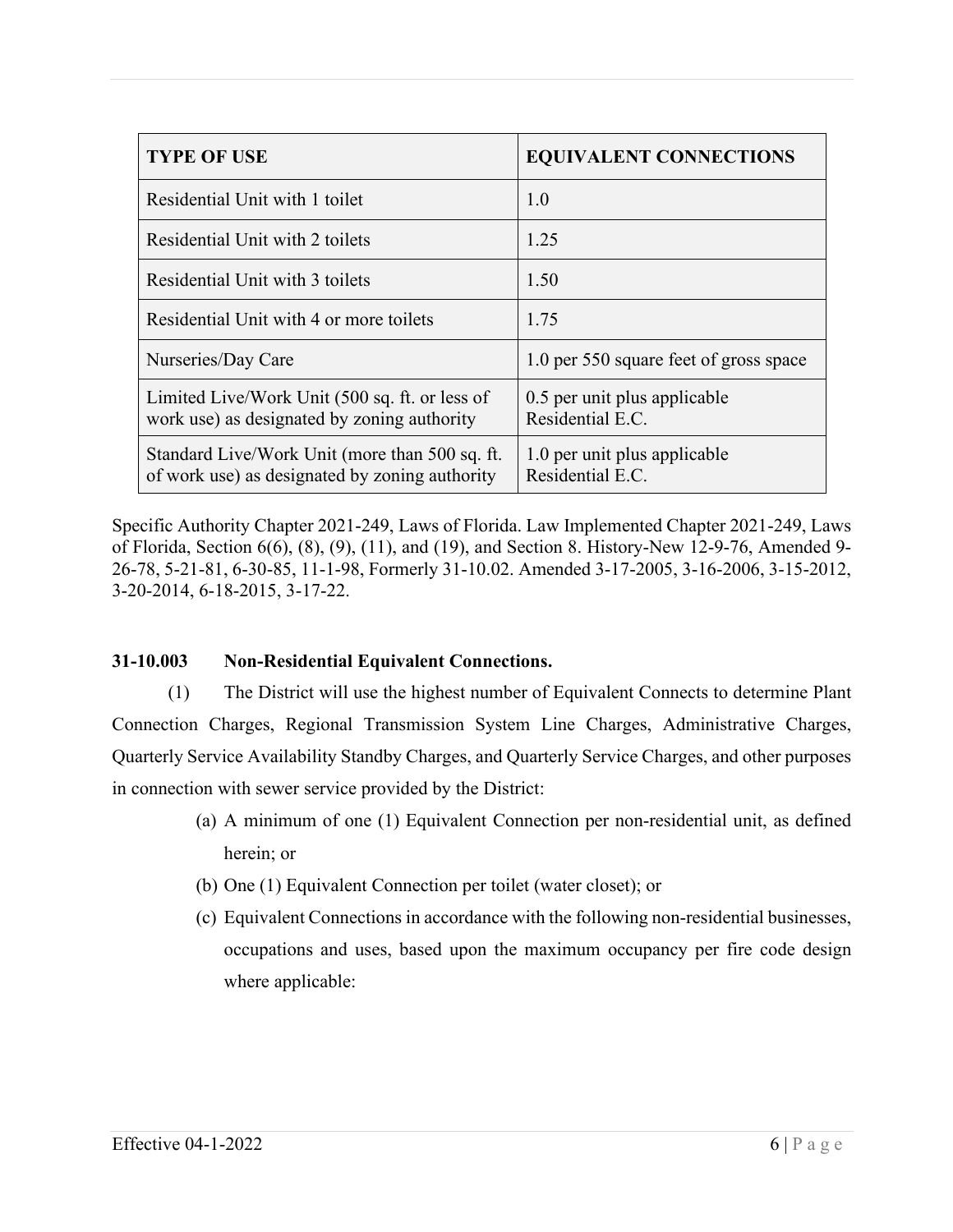| <b>TYPE OF USE</b>                                                    | <b>EQUIVALENT CONNECTIONS</b>                                                                         |
|-----------------------------------------------------------------------|-------------------------------------------------------------------------------------------------------|
| Tavern (Bar)                                                          | .04 per seat                                                                                          |
| Restaurant (regular)                                                  | .06 per seat                                                                                          |
| Restaurant (24 hours)                                                 | .10 per seat                                                                                          |
| Trailer Park and Mobile Home Park                                     | 1 per space                                                                                           |
| Hotel/Motel (no Bar or Restaurant)                                    | 1.0 per unit<br>$+1.0$ per common area and/or employee toilet<br>Bar/Restaurant calculated separately |
| Hospital                                                              | .80 per bed<br>$+1.0$ per common area and/or employee toilet                                          |
| Nursing/Rest Home                                                     | .40 per bed<br>$+1.0$ per common area and/or employee toilet                                          |
| Assisted Living Facility /<br><b>Adult Congregate Living Facility</b> | .575 per bed<br>$+1.0$ per common area and/or employee toilet                                         |
| High School and Middle School                                         | .08 per pupil                                                                                         |
| Elementary School and Pre-School                                      | .06 per pupil                                                                                         |
| Office Buildings                                                      | .75 per 1000 sq. ft. (gross building area)<br>or 1.0 per toilet whichever is greatest                 |
| Large Single Use Retail $(>20,000 \text{ sq.})$<br>ft.)               | .50 per 1000 sq. ft. (gross building area)<br>or 1.0 per toilet whichever is greatest                 |
| Laundromats                                                           | 1.1 per washing machine                                                                               |
| Recreational Vehicle (RV) Park                                        | 0.75 per recreational vehicle space<br>$+1.0$ per common area and/or employee toilet                  |
| Swimming Pool Backwash Discharge                                      | $0.1$ per $3,000$ gallons                                                                             |
| <b>Elevator Sump</b>                                                  | $0.5$ per sump                                                                                        |
| Marina pump out station                                               | 1.0 per pump out station                                                                              |
| Public toilets in parks                                               | 1.0 per toilet                                                                                        |
| Quasi-public toilets e.g., community<br>recreation areas              | 1.0 per toilet                                                                                        |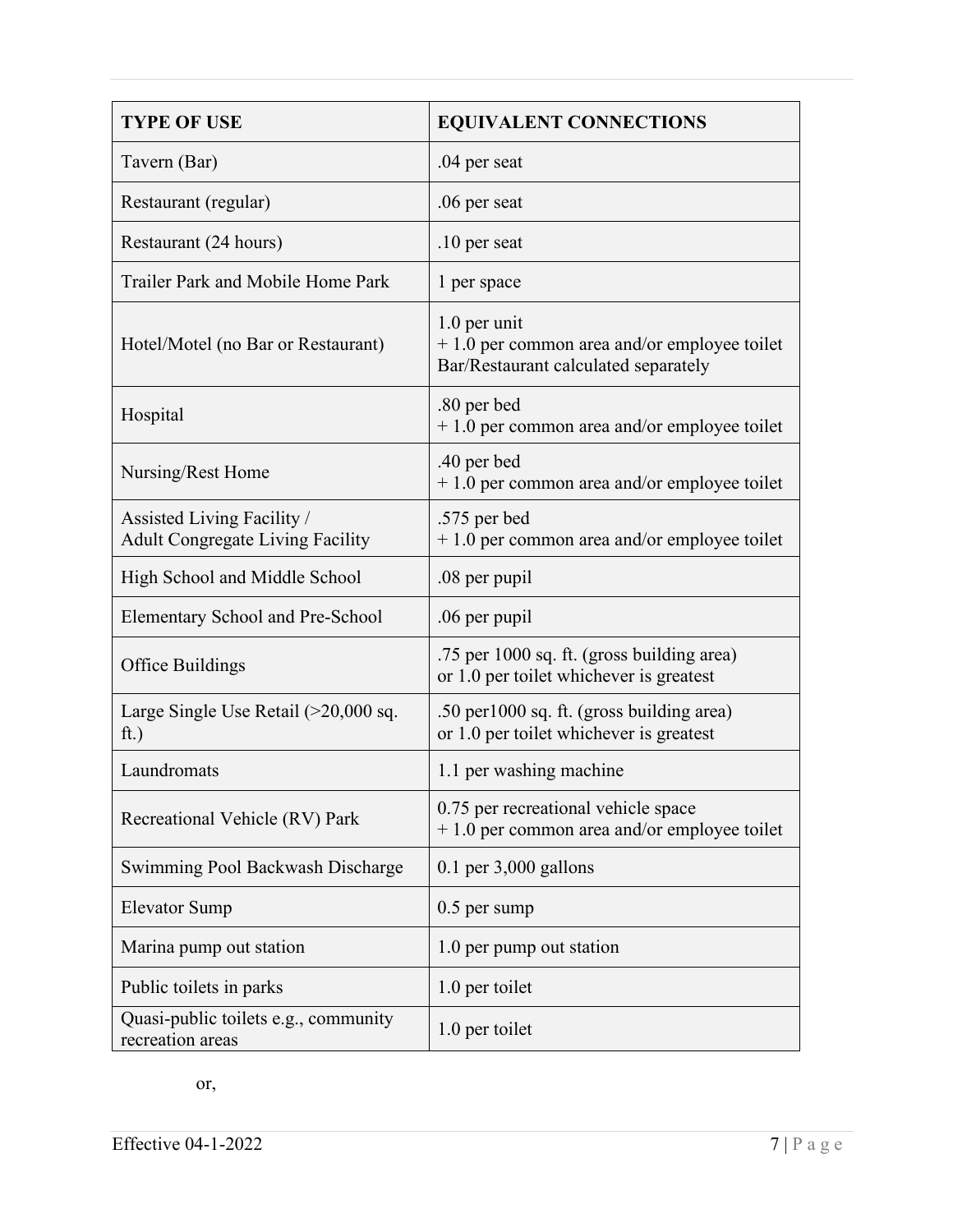(d) As may be designated by the Governing Board upon presentation of good and

sufficient evidence to merit other specific determination.

Specific Authority Chapter 2021-249, Laws of Florida. Law Implemented Chapter 2021-249, Sections 6(6), (8), (9), (11), and (19), and Section 8, and Sections 6(9), (12) and (27). History-New 12-9-76, Amended 6-25-78, 9-26-78, 5-21-81, 4-25-84, 6-30-85. Formerly 31-10.03. Amended 3-23-00, 3-17-05, 3-16-06, 03-18-10, 3-20-2014, 6-18-2015, 3-17-2016, 3-17-22.

## **31-10.004 Application for Sewer Service.**

Before any Owner receives sewer service from the District, the Owner shall:

1. if a new customer, submit an application form as provided on the District website ("Application for Sewer Service") to the District's Customer Service Department in person;

2. provide proper personal identification and proof of ownership of the property at which sewer service is desired. The District may accept telephone or electronic orders for utility service from existing customers with an active District account provided that the Owner provides the District proper personal identification (driver's license number or state identification card number) that matches the previous information in the Owner's record and proof of ownership of the property at which service is desired; and

3. pay all outstanding fees and charges owed to the District for the subject property,

including any delinquent fees and/or charges.

An Application for Sewer Service shall not be deemed complete unless the above three (3) requirements are met.

The Fair and Accurate Credit Transaction Act of 2003, 15 United Sates Code, Chapter 41, Section 1681, which can be found at [https://www.ftc.gov/enforcement/statutes/fair-accurate-credit](https://www.ftc.gov/enforcement/statutes/fair-accurate-credit-transactions-act-2003)[transactions-act-2003,](https://www.ftc.gov/enforcement/statutes/fair-accurate-credit-transactions-act-2003) requires that the District obtain positive identification from the Owner requesting utility service. The receipt of an application by the District does not constitute a guarantee of sewer service.

Specific Authority Chapter 2021-249, Laws of Florida. Law Implemented Chapter 2021-249, Laws of Florida, Section 6(6), (9), (11) and (19), and Section 8. History - New 12-9-76. Repealed 12-12-78, Formerly 31-10.04. New 3-19-2015 as to Application for Sewer Service, Amended 3- 17-22.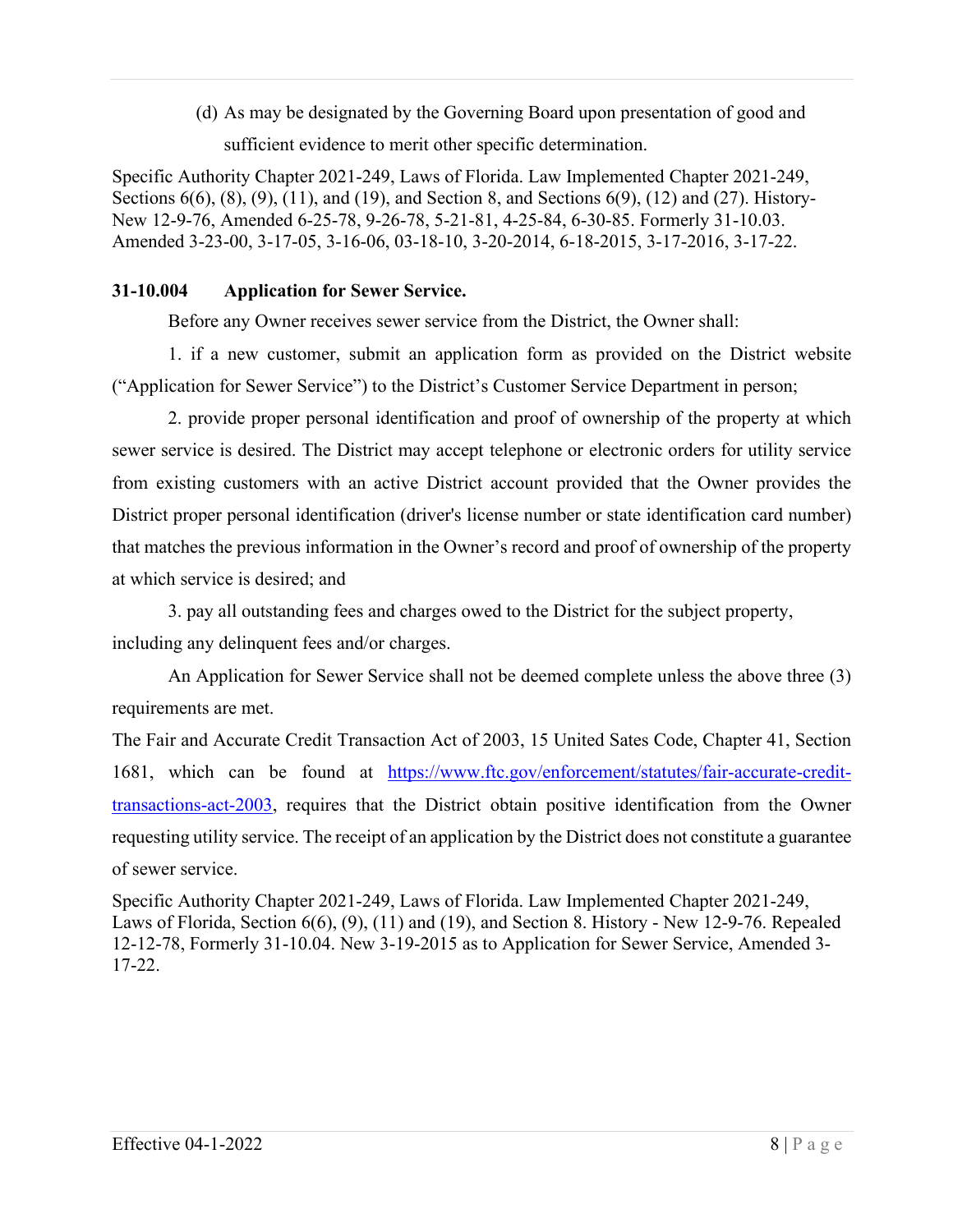#### **31-10.005 Plant Connection Charges, Regional Transmission System Line Charges and Subregional Line Charges for Residential and Non-Residential Units.**

(1) Before connecting, directly or indirectly, to the Regional Wastewater System, an Owner shall pay all applicable Plant Connection Charges, Regional Transmission System Line Charges, Administrative Charges, and Subregional Line Charges.

(2) Effective April 1, 1981, all residential and non-residential Plant Connection Charges, Regional Transmission System Line Charges, and Administrative Charges shall be based on the schedules in effect at the time the District and Owner execute a developer agreement as listed below:

#### PLANT CONNECTION CHARGES

April 1, 2022 thru March 31, 2023 @ \$1,799.00 per E.C.

#### REGIONAL TRANSMISSION SYSTEM LINE CHARGES

April 1, 2022 thru 31 March 31, 2023 @ \$1,168.00 per E.C.

## ADMINISTRATIVE CHARGES

April 1, 2022 thru March 31, 2023 @ \$169.00 per E.C.

Commencing April 1, 2023 and thereafter, Plant Connection Charges, Regional Transmission System Line Charges, and Administrative Charges shall increase (or decrease) based upon the annual increase (or decrease) in the Engineering News Record Construction Cost Index published in the February edition of each year.

The District shall not execute a contract committing to provide service that exceeds the total capacity limitations set by the Governing Board. The full amount of the Regional Transmission System Line Charges and Administrative Charges shall be due and payable in U.S. funds (dollars) or by contract to provide Capital Costs and to construct certain portions of the Regional Transmission System at the time commitment of service is made.

(3) Notwithstanding Section 31-10.005(2) above, effective April 1, 1995, those properties having (or which previously had) buildings or structures having certificates of occupancy prior to April 1, 1981, shall pay the full Plant Connection Charge established in Section 31- 10.005(2) less a subsidy of Five Hundred Dollars (\$500.00), provided they are paid for and connected to the Regional Sewer System within one (1) year of the time that lines serving said property are formally declared Available by the Governing Board. Notwithstanding Section 31- 10.005(2) above, the Plant Connection Charge, Regional Transmission System Line Charges, and Administrative Charges for those buildings or structures having certificates of occupancy prior to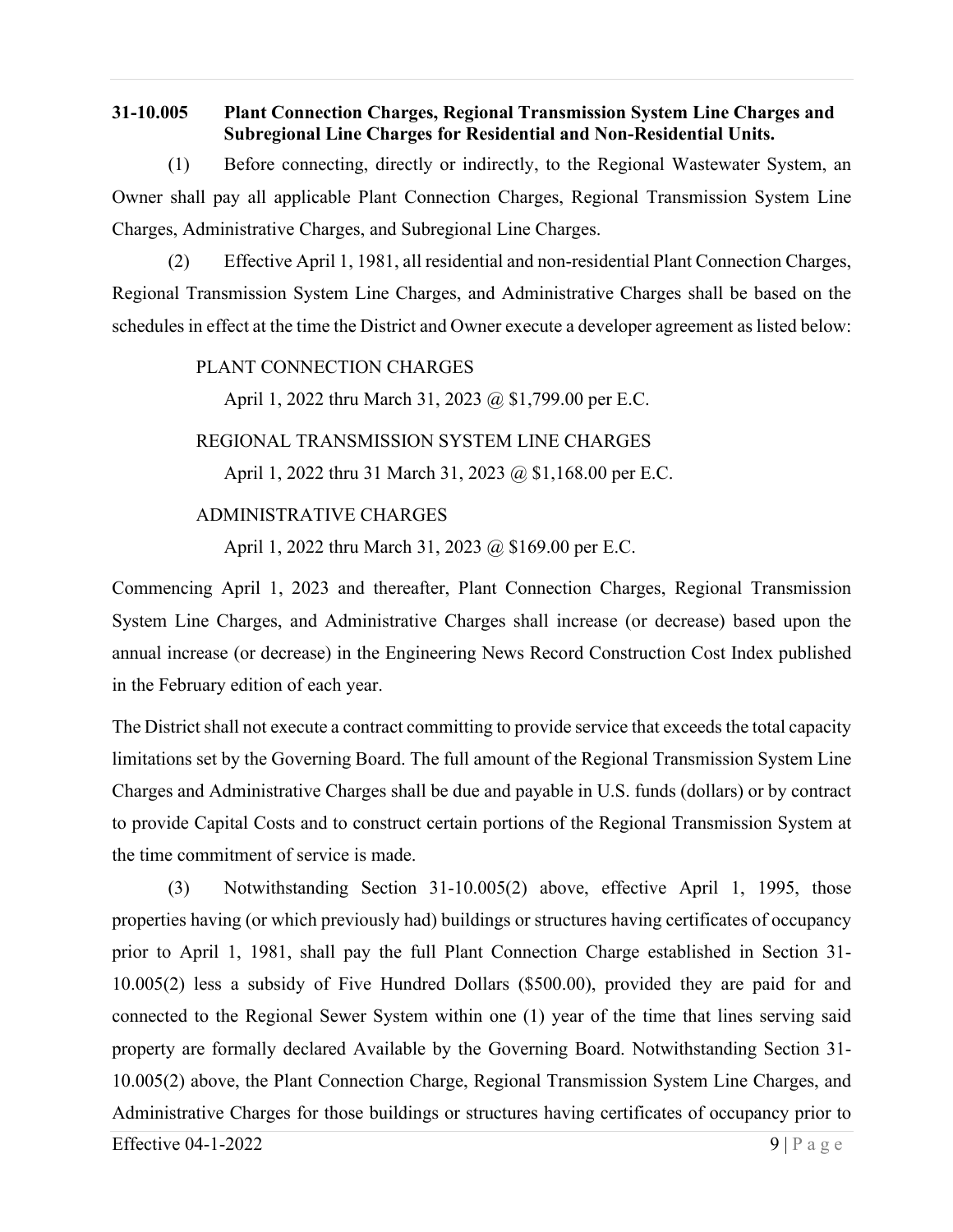notice of sewer availability, can be financed using the District's Installment Agreement method of collection up to five (5) years at a fixed interest rate equal to the current Wall Street Journal Prime Rate plus two percent (2.0%), but not to exceed eight percent (8%), existing at the time of execution of the Installment Agreement, with no prepayment penalty. Should any structure or building not be paid for or financed using the District's Installment Agreement and connected to the District's system within one (1) year of the time that the line serving said property is formally declared Available by the Governing Board, it will at the time of connection pay full Plant Connection Charges, Regional Transmission System Line Charges, and Administrative Charges as are applicable to new construction at time that connection is made regardless of the date of certificate of occupancy.

(4) Owners with existing contracts for service with the District shall pay Plant Connection Charges, Regional Transmission System Line Charges, and Administrative Charges as indicated in those contracts, and such charges shall not be subject to increase.

(5) Subregional Line Charges. From time to time the District constructs and extends Subregional Collection Facilities to existing Residential and/or Non-residential Units. The District shall collect the costs of extending the Subregional Collection Facilities through the apportionment of these costs to each of the benefited properties. Such charges shall be payable commencing when the Equivalent Connection is connected to the Regional Wastewater System of the District, or within one (1) year of the time the connection is Available, whichever occurs first. All Subregional Line Charges shall be adjusted each April  $1<sup>st</sup>$  based on the 10-Year Treasury Rate published by the US Department of Treasury on February 1st.

> (5)(a) Western Indiantown Road Subregional Collection Facilities: Subregional Transmission System Line Charges for the Western Indiantown Road Subregional Collection Facilities shall be \$1,864.13 per Equivalent Connection. Commitment of service shall not exceed those total capacity limitations as authorized for commitment by the Governing Board. The full amount of the Subregional Line Charges shall be due and payable at the time commitment of service is made. Those buildings or structures having certificates of occupancy prior to January 20, 2012, the date this transmission system line was deemed Available, may finance this Subregional Line Charge over twenty (20) years at a fixed interest rate equal to the current Wall Street Journal Prime Rate plus two (2.0%) percent, but not to exceed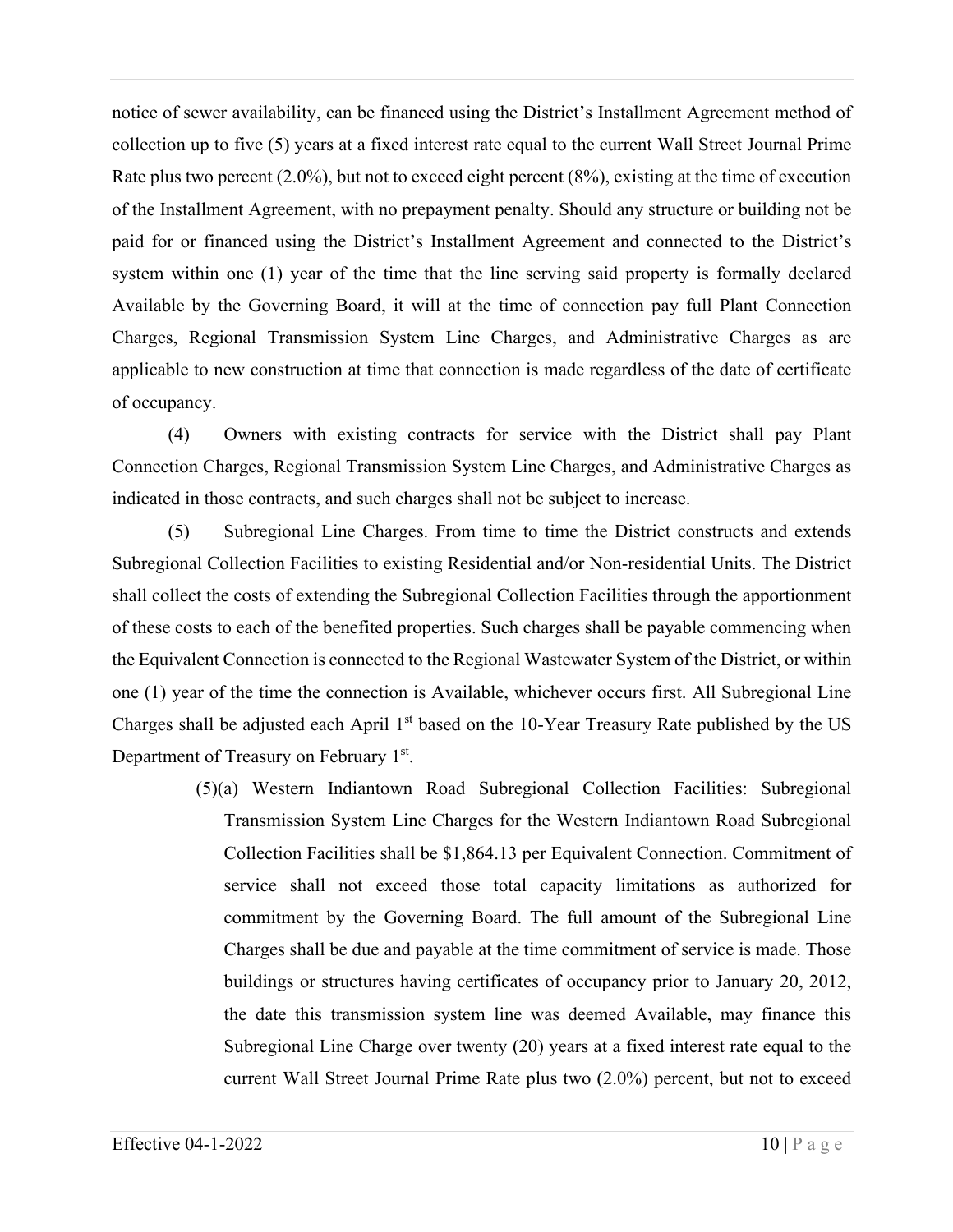8%, existing at the time commitment of service is made, with no prepayment penalty, to be collected by non-ad Valorem tax roll.

- 5(b) Inlet Village Subregional Line Charge for Inlet Village Subregional Collection Facilities. The rate of the Inlet Village Subregional Line Charge shall be \$2,210.98 per Equivalent Connection. Commitment of service shall not exceed those total capacity limitations as authorized for commitment by the Governing Board. The full amount of the Subregional Line Charges shall be due and payable at the time commitment of service is made, except those buildings or structures having certificates of occupancy prior to the date this transmission system line is deemed Available, may finance this Subregional Line Charge over twenty (20) years at a fixed interest rate equal to the current Wall Street Journal Prime Rate plus two (2.0%) percent, but not to exceed 8%, existing at the time commitment of service is made, with no prepayment penalty, to be collected by non-ad valorem tax roll.
- 5(c) Rocking Horse Lane Subregional Line Charge for Rocking Horse Lane Subregional Collection Facilities. The rate of the Rocking Horse Lane Subregional Line Charge shall be \$616.44 per Equivalent Connection. Commitment of service shall not exceed those total capacity limitations as authorized for commitment by the Governing Board. The full amount of the Subregional Line Charges shall be due and payable at the time commitment of service is made, except those buildings or structures having certificates of occupancy prior to the date this transmission system line is deemed Available, may finance this Subregional Line Charge over twenty (20) years at a fixed interest rate equal to the current Wall Street Journal Prime Rate plus two (2.0%) percent, but not to exceed 8%, existing at the time commitment of service is made, with no prepayment penalty, to be collected by non-ad valorem tax roll.
- 5(d) 66th Terrace Phase 1 Subregional Line Charge for 66th Terrace Phase 1 Subregional Collection Facilities. The rate of the 66th Terrace Phase 1 Subregional Line Charge shall be \$622.02 per Equivalent Connection. Commitment of service shall not exceed those total capacity limitations as authorized for commitment by the Governing Board of the District. The full amount of the Subregional Line Charges shall be due and payable at the time commitment of service is made, except those buildings or structures having certificates of occupancy prior to the date this transmission system line is deemed available, may finance this Subregional Line Charge over twenty (20)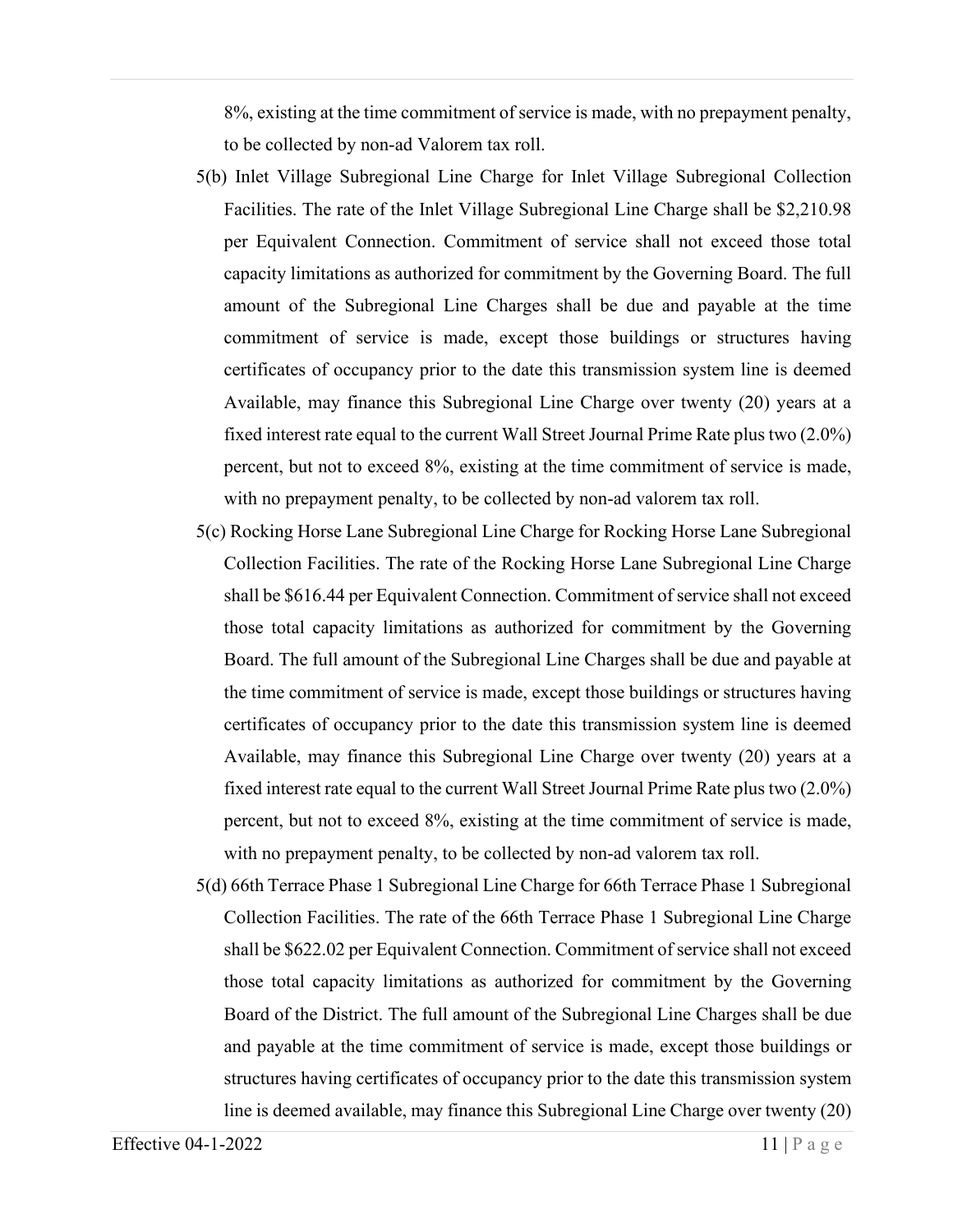years at a fixed interest rate equal to the current Wall Street Journal Prime Rate plus two (2.0%) percent, but not to exceed 8%, existing at the time commitment of service is made, with no prepayment penalty, to be collected by Non-Ad Valorem tax roll.

Specific Authority Chapter 2021-249, Laws of Florida, and Section 381.00655, Florida Statutes. Law Implemented Chapter 2021-249, Laws of Florida, Section 6(6), (9), (11), (12), and (19), and Section 8. History - New 12-9-76, Amended, 9-26-78, 12-12-78, 5-21-81, 5-24-82, 4-24-83, 4-25- 84, 6-30-85, Formerly 31-10.05. Amended 6-30-86, 5-4-87, 4-17-88, 5-3-89, 5-13-90, 5-7-92, 5-9- 93, 5-9-94, 5-19-96, 7-14-97, 11-1-98, 6-22-99, 3-23-00, 3-15-01, 3-21-02, 3-20-03, 3-18-04, 3-17- 05, 3-16-06, 3-15-07, 3-20-08, 3-19-09, 3-18-10, 3-17-11, 3-15-2012, 6-21-2012, 3-21-2013, 3-20- 2014, 3-19-2015, 3-17-2016, 3-16-2017, 3-21-2019, 10-15-2020, 3-17-22.

# **31-10.006 Special Assessments.**

Special Assessments are due and payable with interest at the time of transfer of the underlying real property for consideration as an at-arms-length transaction unless transferred to the real estate tax bill for the property as a continuing obligation of the property until paid in full.

Specific Authority Chapter 2021-249, Laws of Florida, Section 6(10), (12), (19) and (27). Law Implemented Chapter 2021-249, Laws of Florida, Section 6(10), (12), (19), and (27). History - New 12-9-76, Amended, 9-26-78, 12-12-78, 5-21-81, 5-24-82, 4-24-83, 4-25-84, 6-30-85, Formerly 31- 10.05. Amended 6-30-86, 5-4-87, 4-17-88, 5-3-89, 5-13-90, 5-7-92, 5-9-93, 5-9-94, 5-19-96, 7-14- 97, 11-1-98, 6-22-99, 3-23-00, 3-15-01, 3-21-02, 3-20-03, 3-18-04, 3-17-05, 3-16-06, 3-15-07, 3- 20-08, 3-19-09,3-18-10, 3-17-11. 3-15-2012, 3-17-22.

# **31-10.007 Quarterly Service Charges for Sewer Service.**

(1) Quarterly Service Charges shall be payable by the Owner commencing when the Equivalent Connection is connected to the Regional Wastewater System of the District, or within one (1) year of the time the connection is Available, whichever occurs first, and shall be billed in advance. Notwithstanding any other provision of this section, an Owner that has established a tenant as the bill recipient for the Quarterly Service Charge prior to April 1, 2015 may continue to have the established tenant listed as the bill recipient for the Quarterly Service Charge until such time as that tenant relationship changes (e.g., new Owner(s) or new tenant(s)). The Owner is required to notify the District within fifteen (15) days of the tenant relationship change.

(a) The Quarterly Service Charge for Residential Units shall be:

For the period of April 1, 2022 thru March 31, 2023 @ \$56.25 per E.C.

For the period of April 1, 2023 thru March 31, 2024 @ \$57.38 per E.C.

For the period of April 1, 2024 thru March 31, 2025 @ \$59.10 per E.C.

For the period of April 1, 2025 thru March 31, 2026 @ \$60.87 per E.C.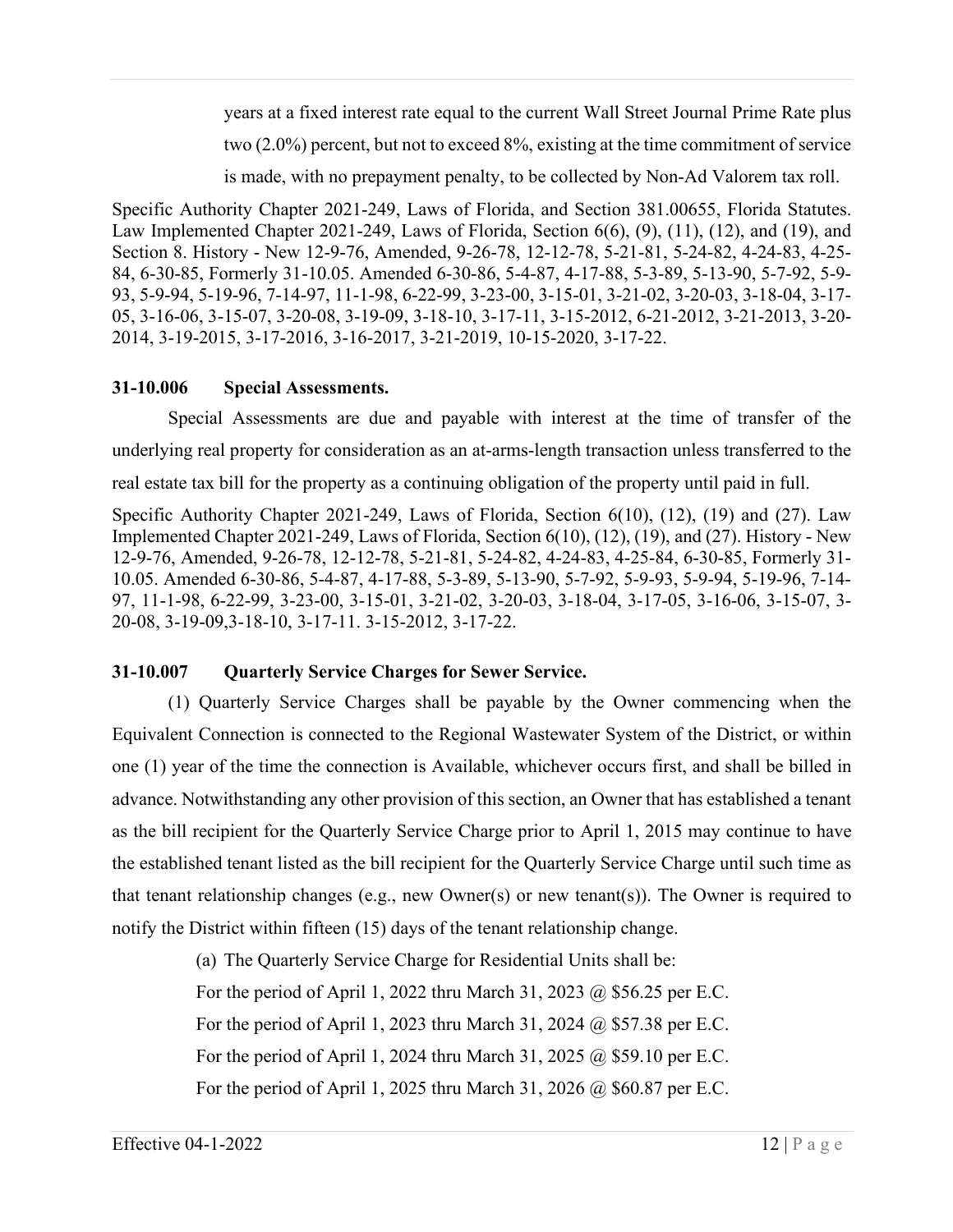For the period of April 1, 2026 thru March 31, 2027 @ \$62.70 per E.C.

- (b) The Quarterly Service Charge for Non-residential Units shall be as follows:
	- For the period of April 1, 2022 thru March 31, 2023  $\omega$  \$6.42 per thousand gallons of metered potable water usage;
	- For the period of April 1, 2023 thru March 31, 2024  $@$  \$6.55 per thousand gallons of metered potable water usage;
	- For the period of April 1, 2024 thru March 31, 2025  $\omega$  \$6.75 per thousand gallons of metered potable water usage;
	- For the period of April 1, 2025 thru March 31, 2026  $\omega$  \$6.95 per thousand gallons of metered potable water usage;
	- For the period of April 1, 2026 thru March 31, 2027 @ \$7.16 per thousand gallons of metered potable water usage;
	- provided that the minimum Quarterly Service Charge for Non-residential Units shall be as follows:

For the period of April 1, 2022 thru March 31, 2023 @ \$76.98

For the period of April 1, 2023 thru March 31, 2024 @ \$78.52

For the period of April 1, 2024 thru March 31, 2025 @ \$80.88

For the period of April 1, 2025 thru March 31, 2026 @ \$83.31

For the period of April 1, 2026 thru March 31, 2027 @ \$85.81

For Non-residential Units that do not have a metered water supply or that have not established a minimum of one (1) month of water use history, and certain other uses (e.g., elevator sump; pool backwash; public toilets in parks; marina pump out station) the Quarterly Service Charge shall be a flat rate of:

For the period of April 1, 2022 thru March 31, 2023 @ \$76.98 per E.C.

For the period of April 1, 2023 thru March 31, 2024 @ \$78.52 per E.C.

For the period of April 1, 2024 thru March 31, 2025 @ \$80.88 per E.C.

For the period of April 1, 2025 thru March 31, 2026 @ \$83.31 per E.C.

For the period of April 1, 2026 thru March 31, 2027 @ \$85.81 per E.C.

(2) Temporary Disconnection of Sewer Service – The District may temporarily suspend Quarterly Service Charges when sewer service is disconnected as provided below. If temporarily suspended, quarterly sewer service charges will cease on the first day of the quarter following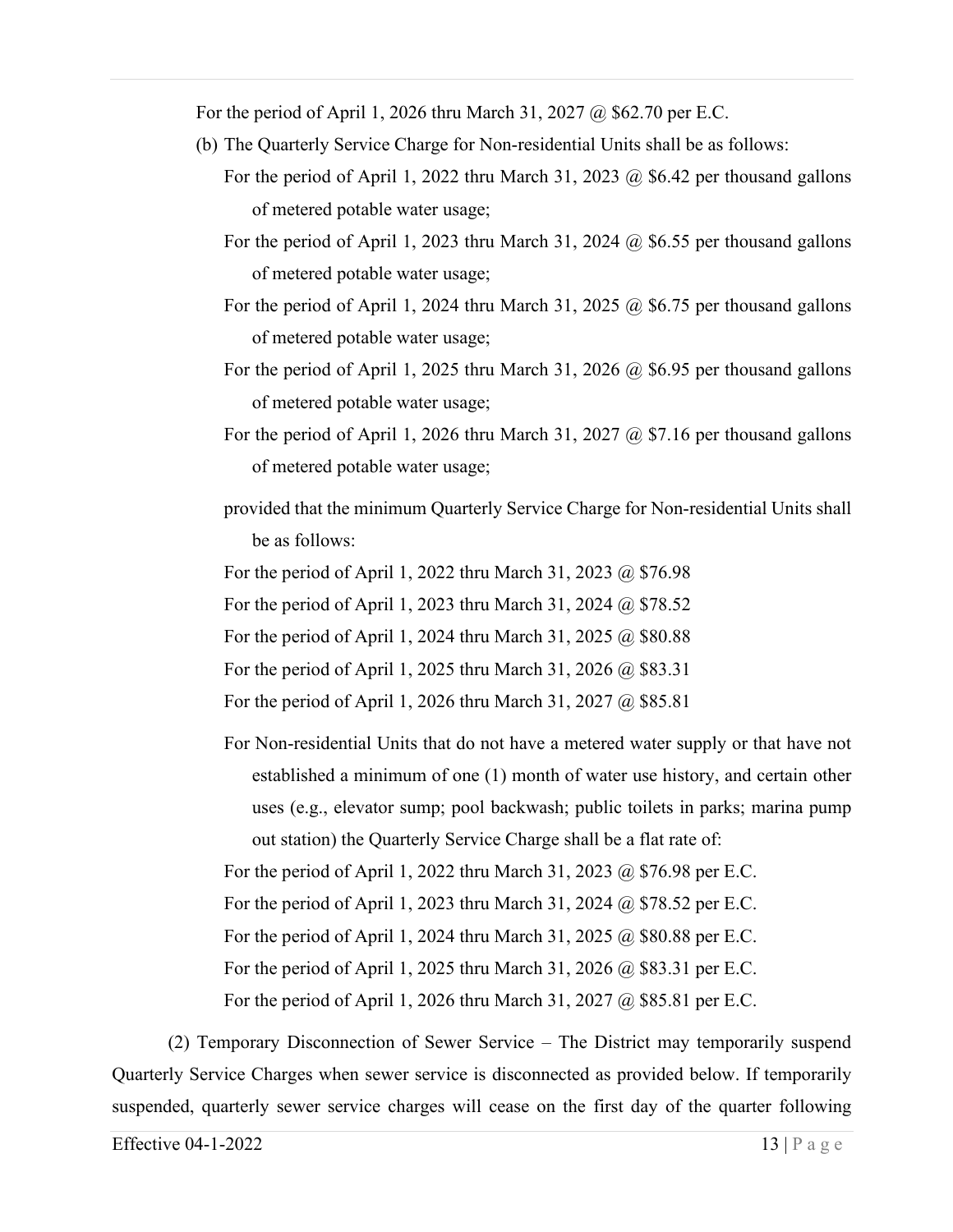verification and approval by the District. Quarterly sewer service charges will resume on the first day of the quarter following reconnection to the sewer (e.g., upon receipt of a Certificate of Occupancy). Failure to notify the District of reconnection to the sewer system will result in the District back-billing quarterly sewer service charges to the date reconnection to the sewer was made. Circumstances warranting suspension of quarterly sewer service charges of an existing Residential Unit or Non-residential Unit connected to the District's sewer system include:

- (a) sewer disconnection in coordination with the District's Engineering Department and according to District standards, or
- (b) proof of designation as uninhabitable by a municipal authority (e.g., fire official, building official).

(3) The Quarterly Service Availability Standby Charge shall be due and payable for each Equivalent Connection reserving service availability, commencing upon the reserving of service availability and shall continue to be owing for each quarter and paid promptly upon billing in the manner as provided for the Quarterly Service Charge thereafter until payment of the Plant Connection Charge. The amount of the Quarterly Service Availability Standby Charge shall be sixty-eight percent (68%) of the Quarterly Service Charge which is set based upon the fixed expenses incurred by the District in operating the plant and the Regional Wastewater System excluding the variable costs related to the amount of sewerage processed.

- (a) A prepayment of twelve (12) months Service Availability Standby Charges will be required commencing upon the reserving of service availability in addition to the Quarterly Service Availability Standby Charge which shall be prepaid quarterly.
- (b) At the time Plant Connection Charges become due and payable ten and one half (10.5) months of the twelve (12) months of prepaid Service Availability Standby Charges shall be credited to the Plant Connection Charges.

Specific Authority Chapter 2021-249, Laws of Florida. Law Implemented Chapter 2021-249, Laws of Florida Section 6(6) (8), (9), (11), (19), and (27), and Section 8. History - New 12-9-76, Amended 6-25-78, 9-26-78, 12-12-78, 11-28-79, 5-21-81, 5-24-82, 10-12-82, 4-24-83, 5-24-84,6-30-85, Formerly 31-10.07. Amended, 6-30-86, 5-4-87, 4-17-88, 5-3-89, 5-13-90, 5-12-91, 5-7-92, 5-10- 93, 5-7-94, 5-7-95, 5-19-96, 7-14-97, 11-1-98, 6-22-99, 3-23-00, 3-15-01, 3-21-02, 3-20-03, 3-18- 04, 3-17-05, 3-16-06, 3-15-07, 3-20-08, 3-19-09, 3-18-10, 3-17-11, 3-15-2012, 3-21-2013, 3-20- 2014, 3-19-2015, 6-18-2015, 3-17-2016, 3-16-2017, 3-21-2019, 3-17-22.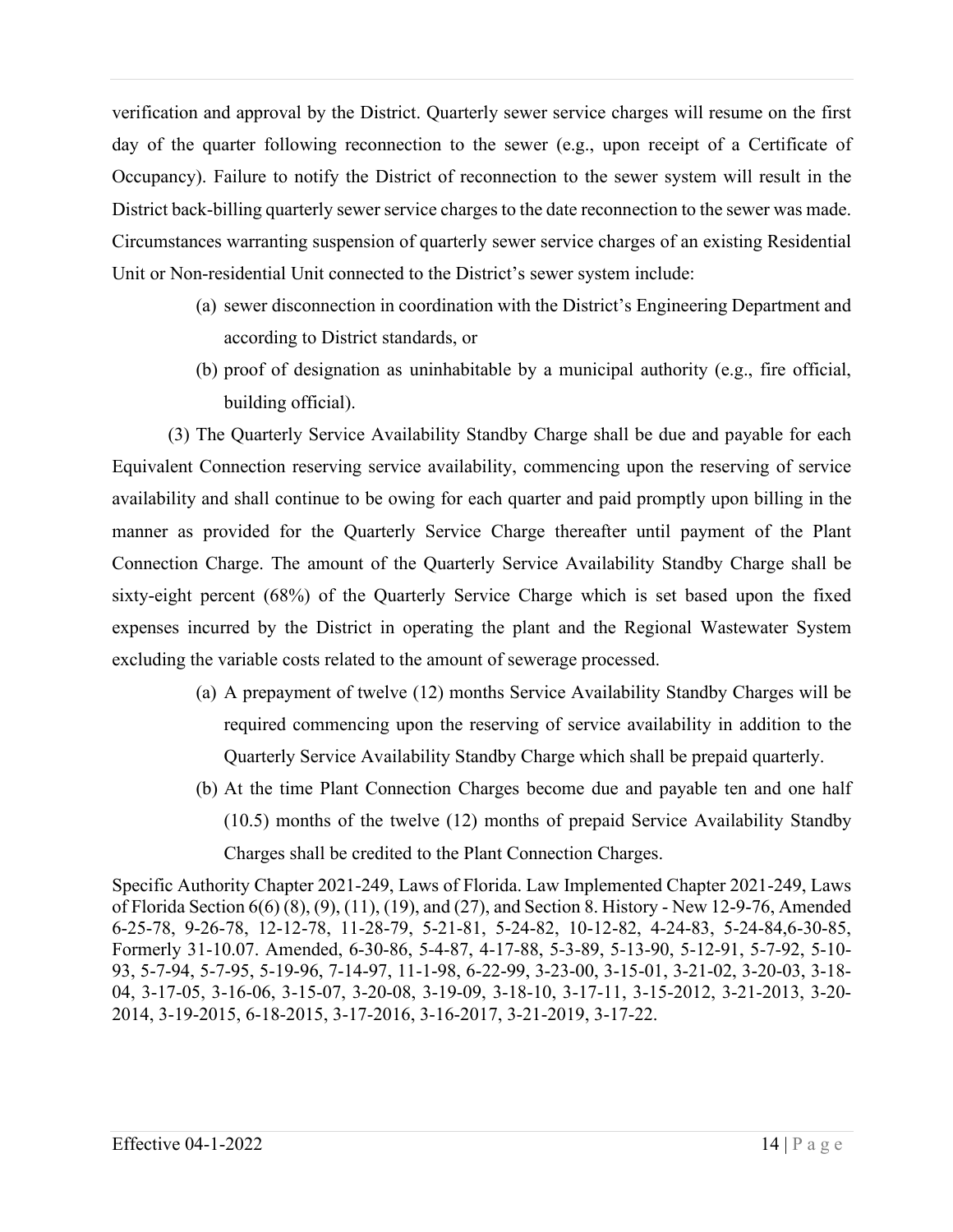#### **31-10.008 Determination of Equivalent Connections.**

Each Owner of each lot or parcel of land which may be connected to the Regional Wastewater System shall provide proof of the number of Equivalent Connections for each lot or parcel owned. If the Owner does not produce proof of the number of Equivalent Connections, the District will charge the Owner up to the maximum rates, fees and charges of the District based upon 1.75 E.C. per lot or parcel based upon the best information practically Available to the District.

Specific Authority Chapter 2021-249, Laws of Florida. Law Implemented Chapter 2021-249, Laws of Florida, Section 6(6) and (9), and Section 8. History - New 12-9-76. Amended 9-26-78, Formerly 31-10.08, Amended 3-15-2012, 3-19-2015, 3-17-22.

## **31-10.009 Responsibility for Payment and Enforcement of Collections and Foreclosure of Liens.**

(1) Responsibility. The District shall hold the Owner of the property being served with sewage service primarily responsible for all charges for sewage service to the property, without regard to the fact that a tenant, licensee, customer or other party was actually utilizing the sewage service and may be paying for same directly to the District.

(2) Payment. All payments to the District shall be made using U.S. funds (dollars). Payment may be made in cash, check, electronic check, money order, electronic bill pay, direct debit, a Master Card or Visa debit card, or credit card or a Discover credit card. All checks shall be in a form that complies with the standards for cash items adopted by the Federal Reserve System to facilitate the sorting, routing, and mechanized processing of such items. Payment made using debit card or credit card is limited to a maximum of \$5,000.00 per account per month.

(3) Delinquent Quarterly Service Charge for Sewer Service. Quarterly Service Charge for Sewer Service shall be delinquent if not paid during the service period. The District will apply a delinquent fee equal to ten percent (10%) of the delinquent Quarterly Service Charge for Sewer Service to accounts with a delinquent balance of \$20.00 or more.

(4) Default. If any fees, rates, or charges for sewage service are not paid when due and are unpaid for thirty (30) days or more, the Owner shall be in default, and the District may seek recovery of the amounts due from the Owner through any or all available legal remedies.

(5) Enforcement. When the fees, rates, or charges for the services and facilities of any system are not paid when due and are in default as set forth above, the District shall provide written notice to the Owner that the District may discontinue and shut-off the supply of services and facilities to the property until all fees, rates, or charges, including interest at twelve percent (12%)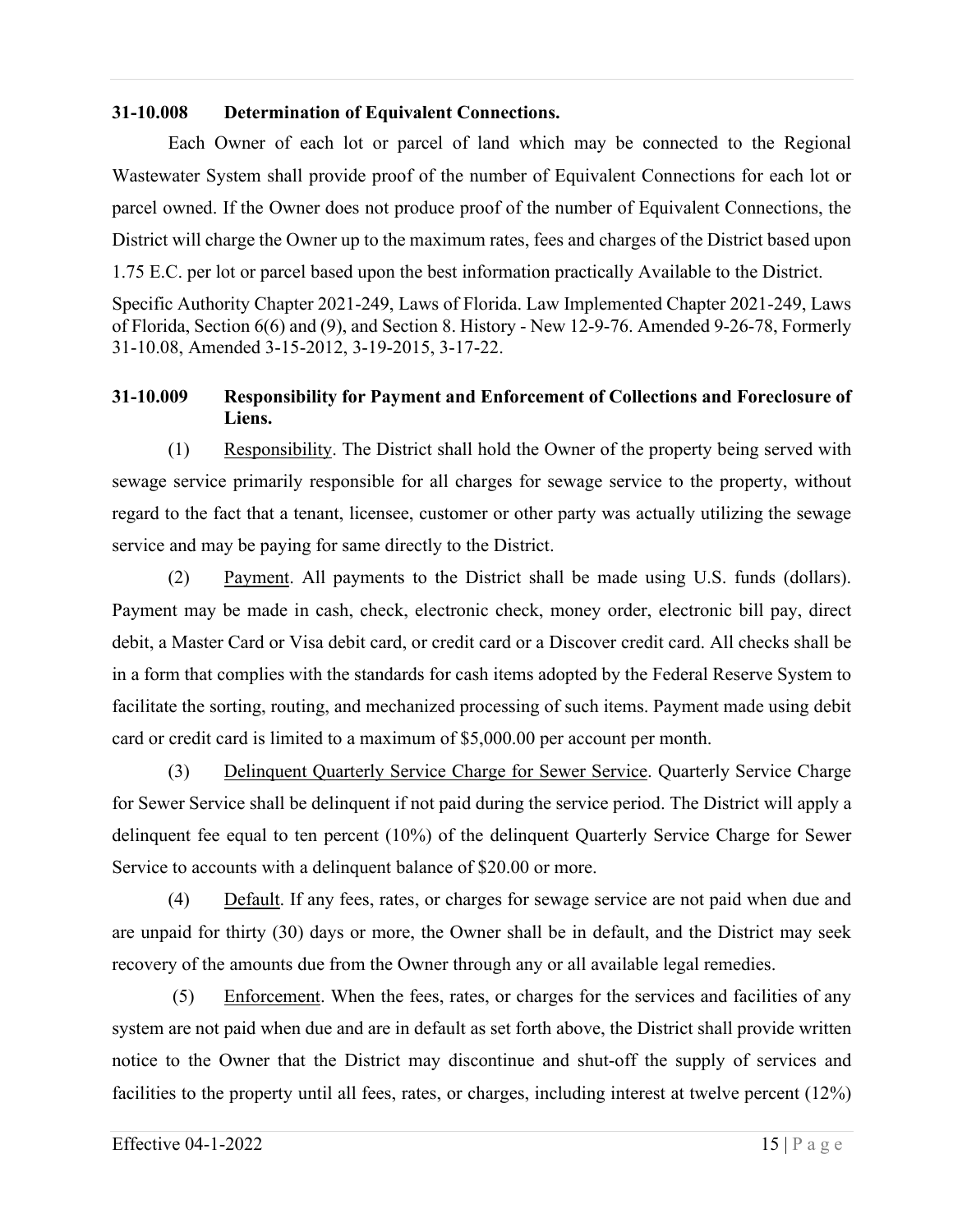per annum, plus all penalties and charges for the shutting off and discontinuance and the restoration of such services or facilities are fully paid. If the fees or charges remain unpaid for thirty (30) days after being due, such delinquent fees, rates, or charges shall bear interest at the rate of twelve percent (12%) per annum computed from the date when originally due, until paid and the District may discontinue the supply of service and facilities to the property. The District may file suit in a court of competent jurisdiction to recover any delinquent fees or charges, together with legal interest, penalties, and charges for the shutting off and discontinuance and the restoration of such services or facilities and all other costs and other expenses, including court costs and reasonable attorney's fees.

(6) Foreclosure of Liens. The District shall have a lien on all lands and premises served by it for all charges and fees, until paid, for services provided to such lands or premises by the District, or connection fees associated therewith, which lien shall be prior to all other liens, except that such lien shall be on parity with the lien of state, county, and municipal taxes, and any lien for charges for services created pursuant to Section 159.17, Florida Statutes. Such lien shall be perfected by the District by recording in the official records of the county in which the lands or premises are located a claim of lien in form substantially as provided in Section 713.08, Florida Statutes. A copy of the claim of lien shall be served as provided in Section 713.18, Florida Statutes, within ten (10) days after the claim of lien is recorded. If thirty (30) days after service has been made, liens created under this Rule remain delinquent, such liens may be foreclosed by the District in the manner provided by the laws of Florida for the foreclosure of mortgages on real property, and the District shall be entitled to 12% interest per annum, attorney's fees, and other court costs.

(7) No Service Free. No sewage disposal service shall be furnished or rendered free of charge to any Owner, person, firm, corporation, agency or organization whatsoever, and the District and each and every Owner, person, firm, corporation, agency or organization that uses or is required to use such service shall pay the rates, fees, and charges established by the Governing Board.

(8) Administrative Credits. The Executive Director, or his or her designee, may authorize a credit or refund to an account in certain situations, including billing errors, clerical errors, excessive payments by the customer, meter adjustments, and application of grant funds. In each case, the affected customer must provide a signed written request for refund that quantifies the requested refund, documents the justification for the refund, and states whether the refund should be provided as a credit to the customer's account unless the customer specifically requests a refund check at the same time the customer requests the refund. In no circumstance shall such credit or refund exceed \$10,000 without prior authorization of the Governing Board.

Effective 04-1-2022  $\frac{16}{P}$  a g e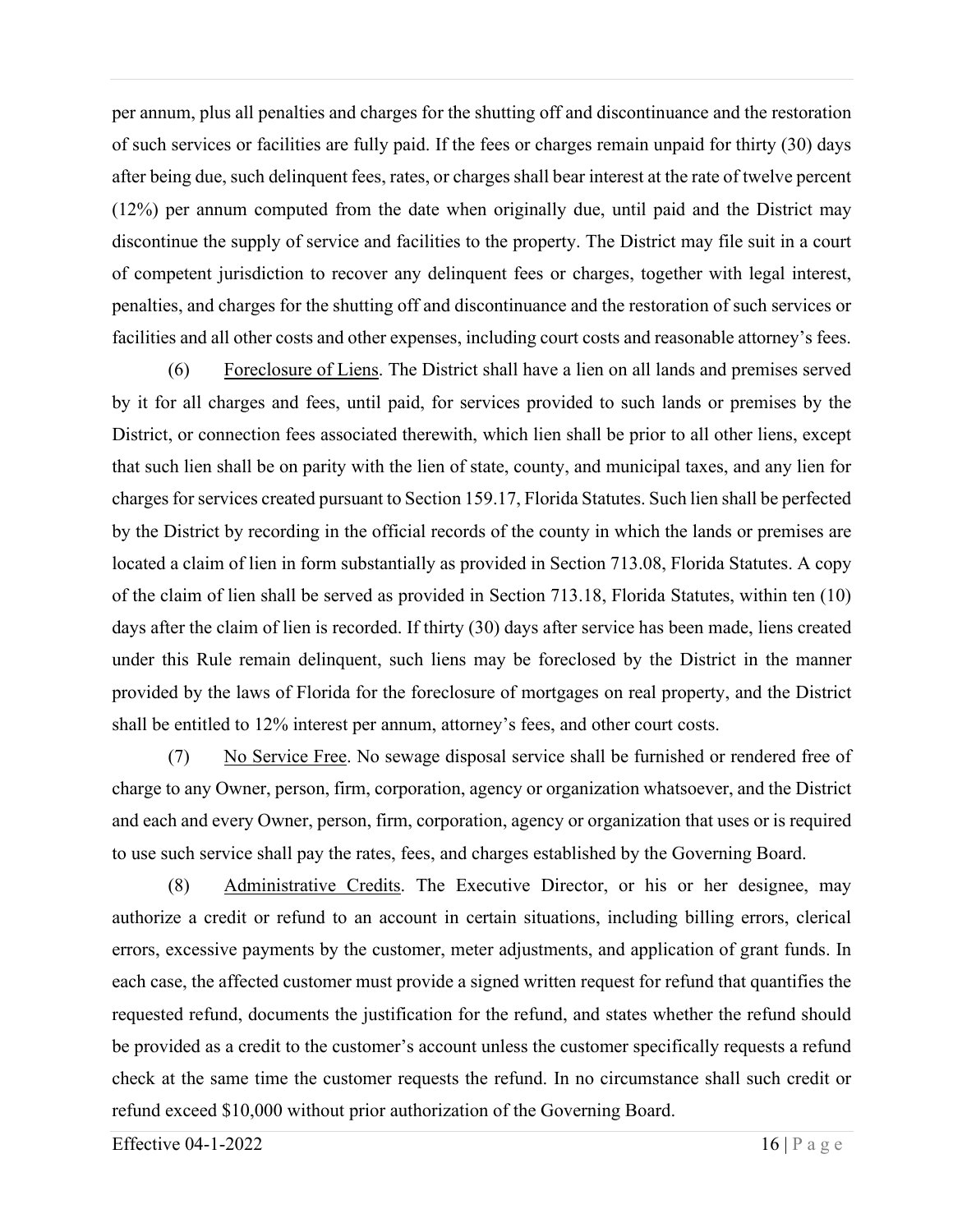Specific Authority Chapter 2021-249, Laws of Florida. Law Implemented Chapter 2021-249, Laws of Florida, Section 6(6),(8), (9), (11), and (19), and Section 8. History - New 12-9-76. Formerly 31- 3.16, 31-3.18 and 31-10.09. Rules 31-3.016 & 31-3.018 moved, consolidated and renumbered 31- 10.009(4), (5) and (6) by amendment on 6-15-2000. Amended 9-26-78, 10-11-80, 3-23-00, 6-15- 00, 3-15-2012, 3-19-2015, 3-17-2016, 3-17-22.

## **31-10.010 Payment of Certain Rates, Fees and Charges; Developer Agreement.**

(1) Applicants for service requiring less than ten (10) E.C.s must execute an Application for Sewer Service appropriate for the use and shall pay all Connection Charges at the time of application. Applications for Sewer Service forms are provided on the District's website at https://loxahatcheeriver.org and may be obtained from the District office.

(2) Applicants desiring to reserve service availability for 10 Equivalent Connections or more must execute a standard developer agreement, as developed and provided by the District ("Standard Developer Agreement"), which is provided on the District's website at https://loxahatcheeriver.org and also may be obtained from the District office, and pay all charges and fees required by the agreement. Applicants must also provide plans and specifications with sufficient detail to calculate the number of Equivalent Connections contemplated on the lot or parcel of land.

The following matters are addressed in the Standard Developer Agreement:

- (a) The reservation of the agreed service availability in the Regional Wastewater System on the subject property in terms of Equivalent Connections.
- (b) Payment required to reserve sewer service availability.
- (c) Construction of off-site facilities under certain conditions.
- (d) Dedication of facilities and land to the District.
- (e) Describing the reservation of service availability in terms of the equivalent connections as non-assignable, non-transferable, and running with the land, and describing exceptions.
- (f) Requiring payment of a Quarterly Service Availability Standby Charge and prepayment of twelve (12) months thereof.
- (g) Describing payment and obligations and providing for recovery of costs and attorney's fees.
- (h) Subject the Owner to the rates, fees and charges of the District as established from time to time but fixing the rate for the Regional Transmission System Line Charge, Administrative Charge, and Plant Connection Charge.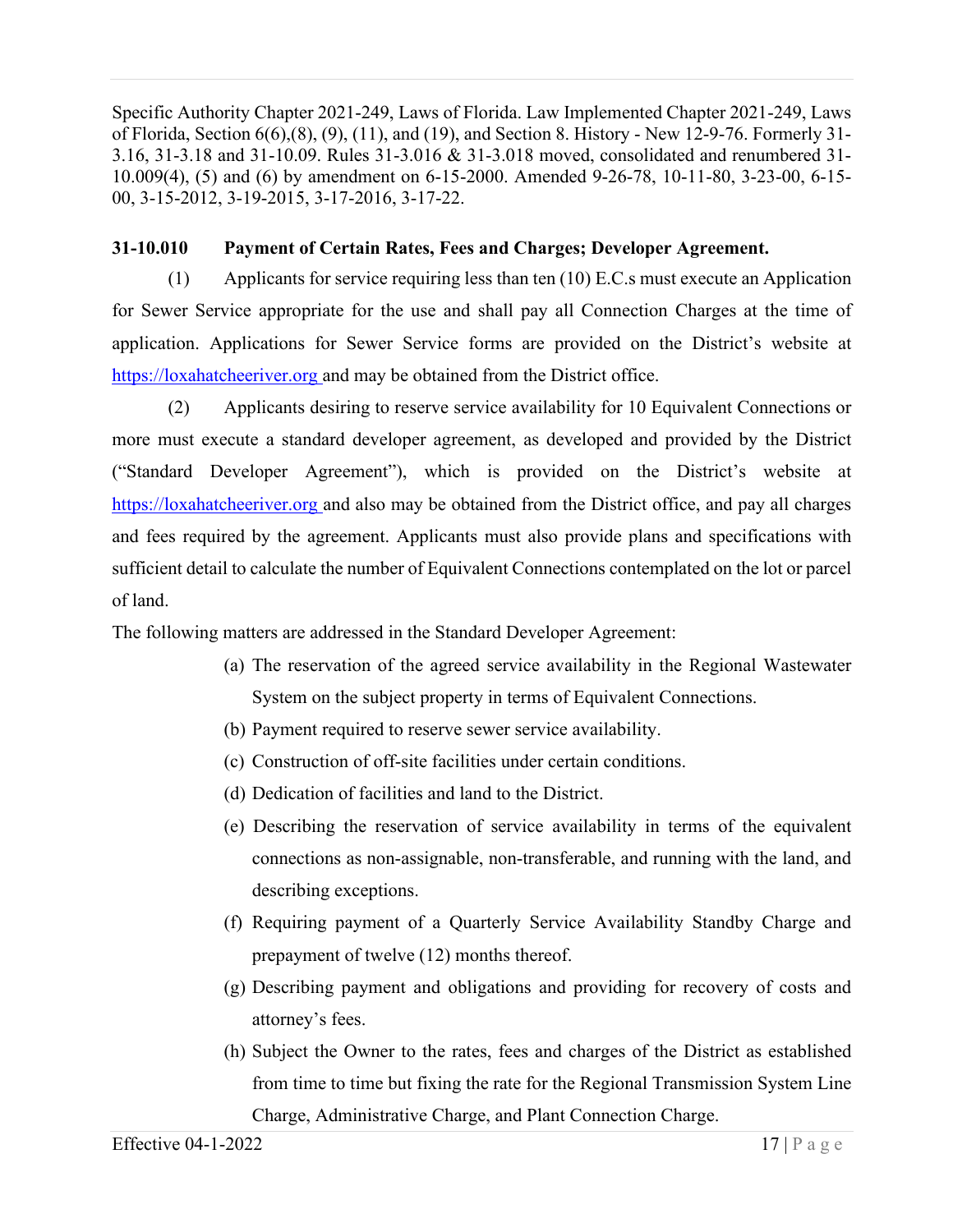(2) Applicants desiring to reserve service availability for concurrency in the Regional Wastewater System must sign a "Concurrency Reservation Agreement," which is provided on the District's website at https://loxahatcheeriver.org ("Concurrency Reservation Agreement") and also may be obtained from the District office, and make all payments required by the agreement. Applicants must also provide plans and specifications with sufficient detail to calculate the number of Equivalent Connections contemplated on the lot or parcel of land. The following matters are addressed in the Concurrency Reservation Agreement:

- (a) The reservation of the agreed service availability in the regional wastewater system on the subject property in terms of equivalent connections.
- (b) Requiring payment of a Quarterly Service Availability Standby Charge and prepayment of twelve (12) months thereof.
- (c) Providing a duration of the shorter of twelve (12) months or thirty (30) days after applicant obtains a development order.
- (d) Providing for the unexpired portion of the prepaid Quarterly Service Availability Standby Charge to be refunded to the applicant if the development order is denied, or credited to the Service Availability Standby Charge if a Standard Developer's Agreement is entered into by the applicant within thirty (30) days of the development order.
- (e) Describing the reservation of service availability in terms of the equivalent connections as non-assignable, non-transferable, and running with the land, and describing exceptions.
- (f) Describing payment, including rates, fees, and charges of the District, and obligations and providing for recovery of costs and attorney's fees.

Specific Authority Chapter 2021-249, Laws of Florida. Law Implemented Chapter 2021-249, Laws of Florida, Section 6(6),(8), (9), (11), and (19), and Section 8. History-New 12-9-76. Amended, 9- 26-78, 5-21-81, 5-24-84. Formerly 31-10.10. Amended 5-10-93, 3-20-08, 3-19-09, 3-18-10, 3-15- 2012, 3-17-22.

# **31-10.012 Exceptions to the Payment of Connection Charges.**

(1) Connection Charges shall not apply to those residential and non-residential buildings and structures referred to in the Agreement for Sale between the Village of Tequesta and the District, dated May 23, 1973.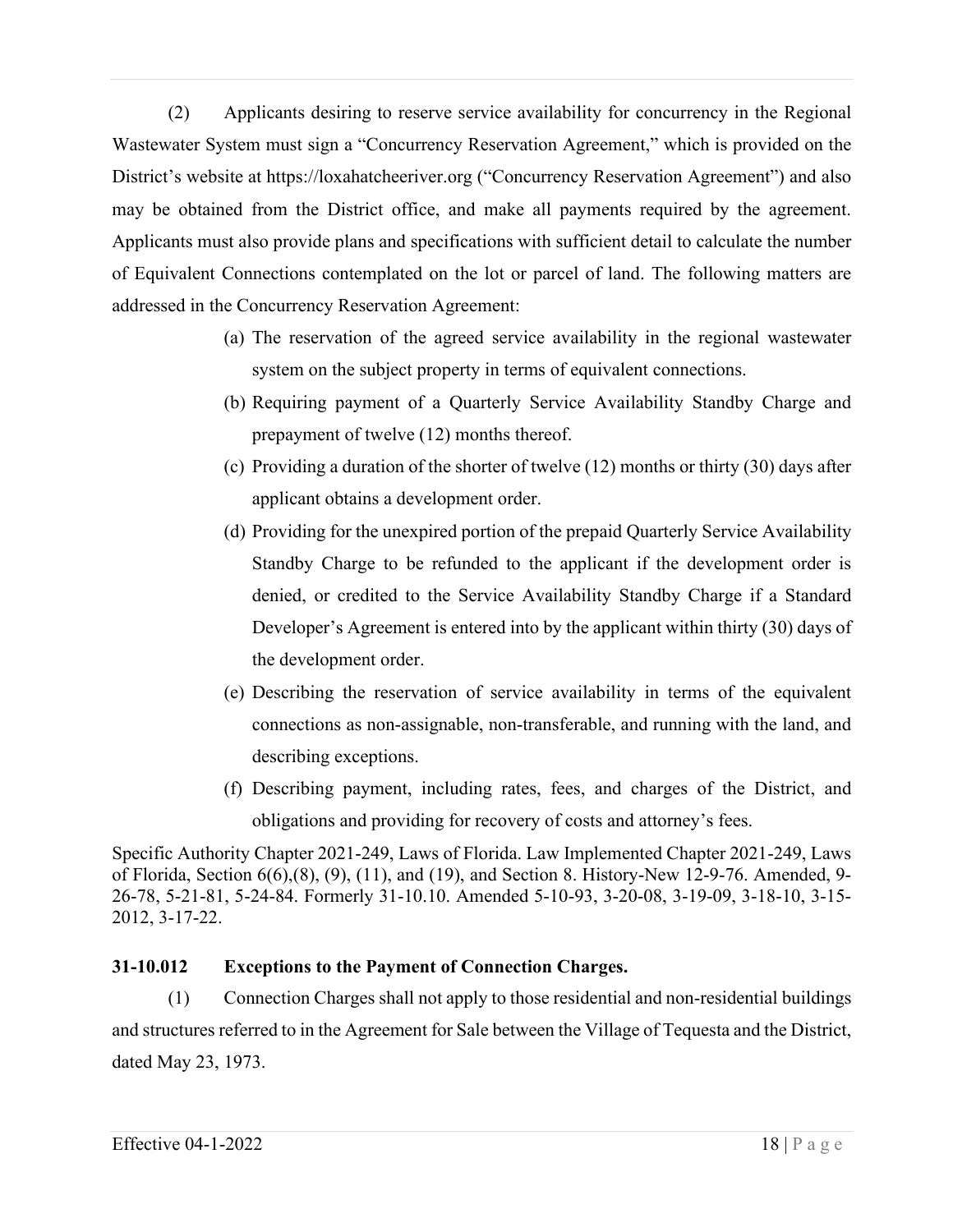(2) Those residential and non-residential buildings and structures which have escrowed, paid or committed capital improvement charges and have executed legally binding agreements where capital improvement charges are referred to in such agreements, said agreements shall be enforced according to their tenor, except that the capital improvement charges shall be treated as Plant Connection Charges, and except that where capital improvement charges may be increased or subjected to assessment and reassessment from time to time, there shall be no increase over the amount of capital improvement charges as stated in said agreements, and said provision providing for assessment and reassessment of capital improvement charges shall not be enforced.

Specific Authority Chapter 2021-249, Laws of Florida. Law Implemented Chapter 2021-249, Laws of Florida, Section 6(6), (8), (9) (11), (12), and (27), and Section 8. History - New 12-12-79. Formerly 31-10.12, Amended 3-15-2012.

# **31-10.013 Irrigation Quality Water User; Rates, Fees and Charges for Irrigation Quality Water Service; Irrigation Quality Water Agreements.**

(1) "I.Q. Water" is defined as Irrigation Quality Water provided by the District, regardless of the original source of the I.Q. Water. I.Q. Water also may be referred to as "reuse water" or "reclaimed water", which is further defined in Chapter 62-610, Florida Administrative Code.

(2) "Wholesale I.Q. User" is defined as user of I.Q. Water, for which the I.Q. Water is pumped by the District to a storage facility, such as ponds, lakes, or tanks, at an off-site location. The I.Q. Water is then pumped by a party other than the District, into the lines that irrigate the User's property.

(3) "Retail I.Q. User" is defined as a user of I.Q. Water, for which the I.Q. Water is pumped by the District, to a storage facility, such as ponds, lakes or tanks, at an off-site location. The I.Q. Water is then pumped by the District from the storage facility, into the lines that deliver I.Q. Water to the User's property for further distribution and irrigation by the User.

(4) "Nano I.Q. User" is defined as a user of I.Q. Water, where the I.Q. Water was originally made available by blending the Town of Jupiter's nanofiltration concentrate and for which the I.Q. Water is pumped by the District, to a storage facility, such as ponds, lakes, or tanks, at an off-site location. The I.Q. Water is then pumped by a party other than the District, into the lines that irrigate the User's property.

(5) Rates, Fees and Charges for Wholesale, Retail, and Nano I.Q. Water Rates are those rates, fees and charges approved, set, and levied by the Governing Board based on the total cost to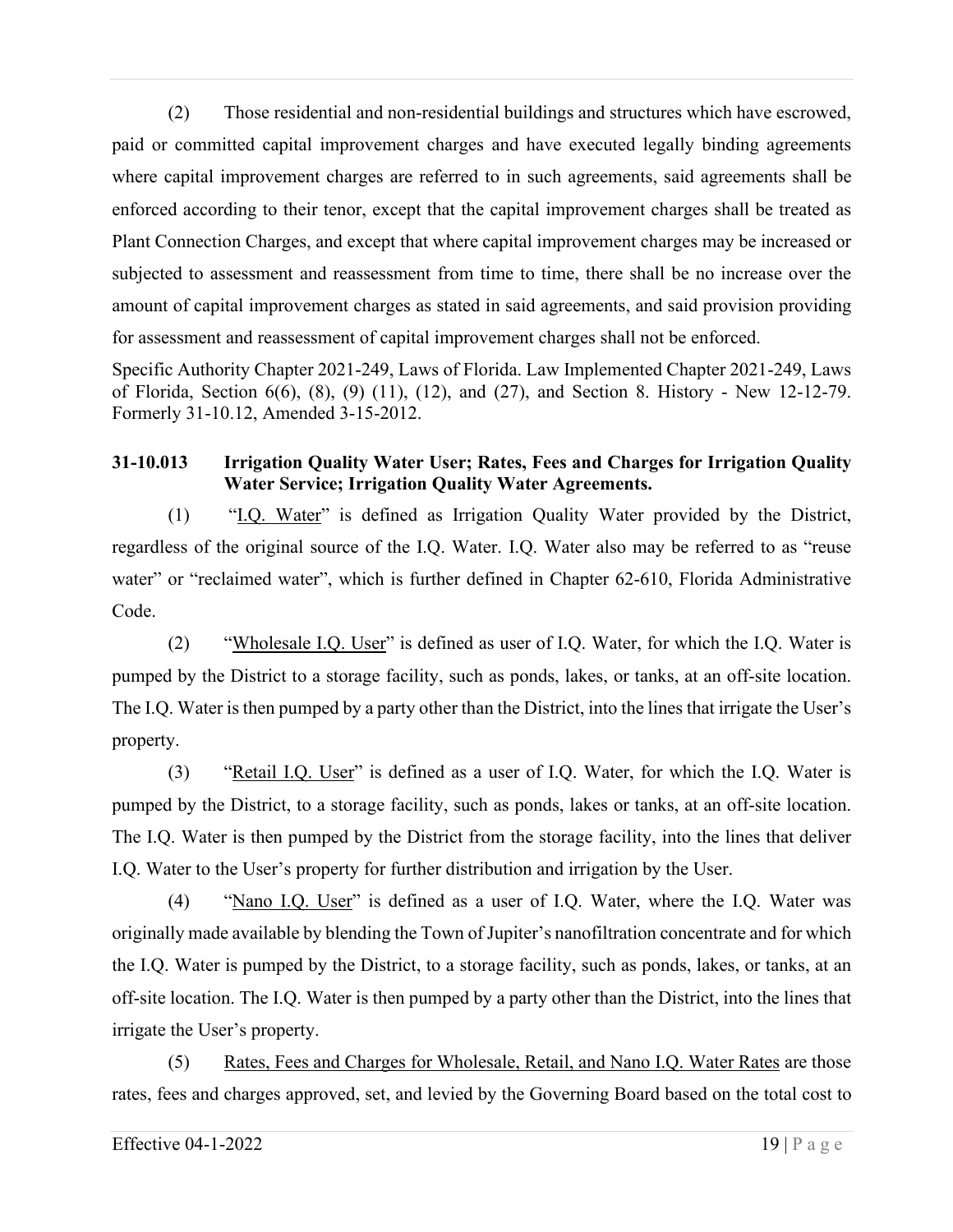the District of construction, reconstruction, labor, materials, equipment, acquisition, property rights, surveys, design, engineering, legal, administration, operation, maintenance, and all other expenses necessary or incidental to construction, operation, and improvement of the I.Q. Water system and provision of I.Q. Water.

(6) The District's rate for I.Q. Water are:

(a) Wholesale I.Q. Users shall pay the following rates for their requested G.P.D. For the period of April 1, 2022 thru March 31, 2023 \$0.4578 per 1,000 gallons. For the period of April 1, 2023 thru March 31, 2024 \$0.4715 per 1,000 gallons. For the period of April 1, 2024 thru March 31, 2025 \$0.4856 per 1,000 gallons. For the period of April 1, 2025 thru March 31, 2026 \$0.5002 per 1,000 gallons. For the period of April 1, 2026 thru March 31, 2027 \$0.5152 per 1,000 gallons.

(b) Retail I.Q. Users shall pay the following rates for their requested G.P.D. For the period of April 1, 2022 thru March 31, 2023 \$0.6192 per 1,000 gallons. For the period of April 1, 2023 thru March 31, 2024 \$0.6378 per 1,000 gallons. For the period of April 1, 2024 thru March 31, 2025 \$0.6569 per 1,000 gallons. For the period of April 1, 2025 thru March 31, 2026 \$0.6766 per 1,000 gallons. For the period of April 1, 2026 thru March 31, 2027 \$0.6969 per 1,000 gallons.

(c) Nano I.Q. Users shall pay the following rates for their requested G.P.D. For the period of April 1, 2022 thru March 31, 2023 \$0.7951 per 1,000 gallons. For the period of April 1, 2023 thru March 31, 2024 \$0.8349 per 1,000 gallons. For the period of April 1, 2024 thru March 31, 2025 \$0.8766 per 1,000 gallons. For the period of April 1, 2025 thru March 31, 2026 \$0.9204 per 1,000 gallons. For the period of April 1, 2026 thru March 31, 2027 \$0.9408 per 1,000 gallons.

The District may revise its schedule of rates, fees, and charges in accordance with the Loxahatchee River Environmental Control District Act codified in Chapter 2021-249, Laws of Florida, all applicable District rules, and all relevant laws. It is the District's intention to evaluate the sufficiency of I.Q. Water rates during the annual Rate Study, which typically occurs in February and March with potential rate adjustments implemented April  $1<sup>st</sup>$ . The I.Q. Rate shall be billed monthly or such other billing cycle period as the District may determine.

(7) The Start Up Fee of the District for Retail I.Q. Users shall be the greater of (a) six (6) months of charges at the Retail I.Q. Rate for the requested gallons per day, or (b) \$3,500.00. The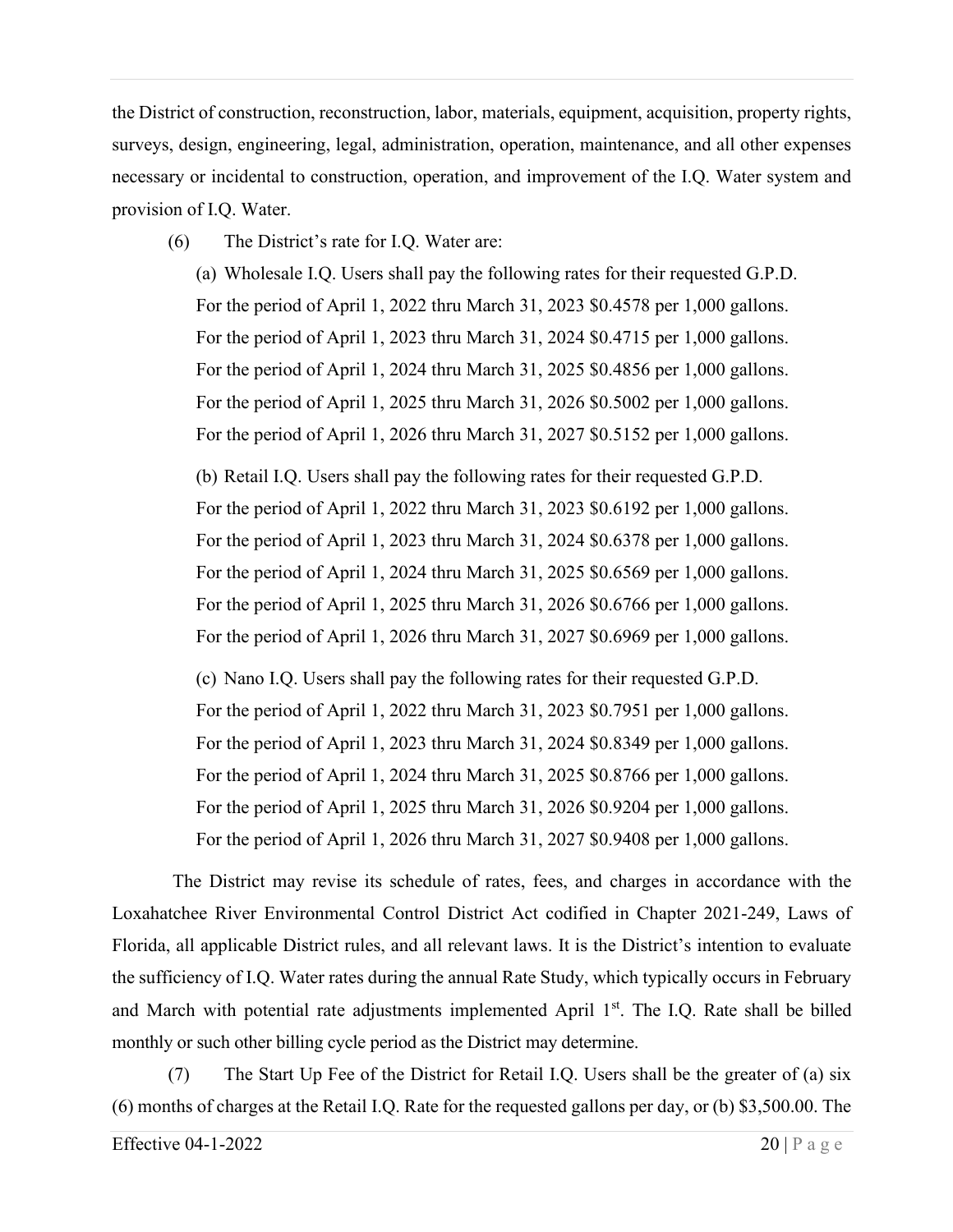Application Fee of the District for Wholesale I.Q. Users shall be the greater of (a) six (6) months of charges at the I.Q. Rate for the requested gallons per day, or (b) \$18,000.00.

(8) All persons, firms and corporations (hereinafter called "Applicant") desiring to reserve service availability in the regional I.Q. Water system of the District where said I.Q. Water is Available or is proposed to be Available, as determined by the District, prior to receiving District approval, shall sign a Standard Irrigation Quality Water Agreement and pay the charges and fees specified therein.

Specific Authority Chapter 2101-249, Laws of Florida. Law Implemented Chapter 2021-249, Laws of Florida, Sections 6(6), (8), (9), (11), (12), and (27), and Section 8; History-New 7-23-97, Amended 11-1-98, 3-16-06, 3-18-10, 3-21-2013, 3-19-2015, 3-21-2019, 2-20-2020, 3-17-22.

# **31-10.014 Low Pressure Pump Unit Delivery Procedures & Delivery Charge.**

(1) All Owners in an area serviced by a low pressure sanitary sewer system, shall be responsible for taking possession of the Low Pressure Pump Unit ("**Pump Unit**") upon notification the Pump Unit is available for pick up at the District. A Property Owner that does not pick up the Pump Unit shall be subject to the following delivery procedures and delivery charge. The First Delivery Notice to the Owner shall provide:

- (a) Owner is delinquent with installation of the low pressure pumping system for their wastewater service.
- (b) The District has been holding their Pump Unit since the completion of the sewer project.
- (c) The Pump Unit was included in their assessment and is their responsibility to install.
- (d) The District will no longer hold the Pump Unit for their pick up and installation.
- (e) If not picked up within thirty (30) days, the Pump Unit will be delivered at an additional Delivery Charge of \$300.00 to the Owner (the "Delivery Charge").
- (f) The Pumping Unit will be delivered in good working order, suitable for District's future maintenance.
- (g) If the Owner fails to have the Pump Unit installed within forty five (45) days and there is damage to the Pump Unit components, the Owner will be responsible for the cost to provide a Pump Unit in good working order for District maintenance in the future.

2. If the Pump Unit is not picked up within thirty (30) days after the First Delivery Notice, the Second Delivery Notice shall be sent to the Owner which shall provide: